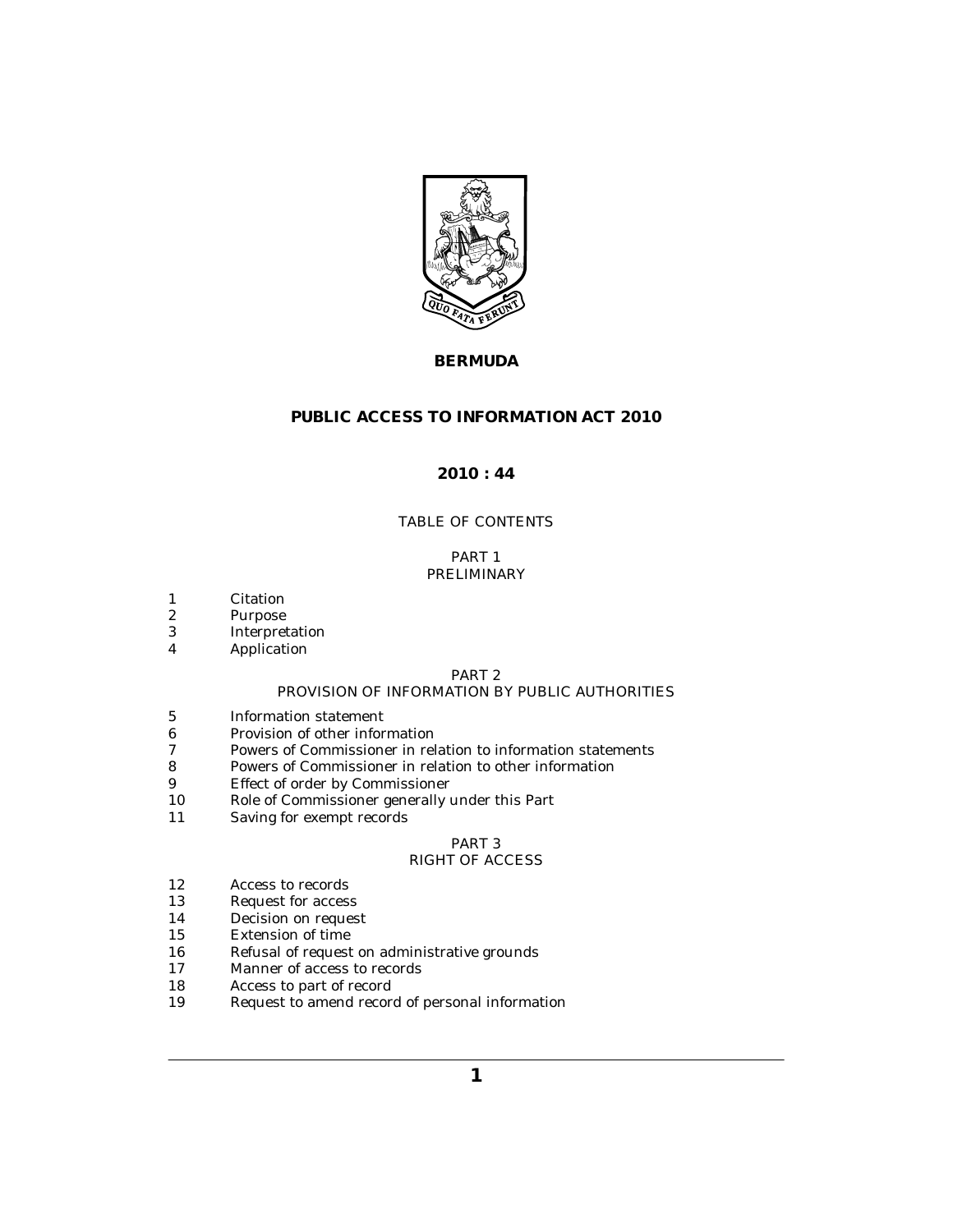[Fees in respect of access requests](#page-12-0) 20

## PART 4 [EXEMPT RECORDS](#page-12-0)

- [Public interest test](#page-12-0) 21
- [Health or safety of individual](#page-12-0) 22
- [Personal information](#page-12-0) 23
- [Definition of personal information](#page-13-0) 24
- [Commercial information](#page-14-0) 25
- [Information received in confidence](#page-14-0) 26
- [Cabinet documents](#page-15-0) 27
- [Ministerial responsibility](#page-15-0) 28
- [Deliberations of public authorities](#page-15-0) 29
- [Operations of public authorities](#page-16-0) 30
- [Financial and economic interests](#page-16-0) 31
- [National security, defence, and international relations](#page-16-0) 32
- [Governor's responsibilities and communications with the United Kingdom](#page-17-0) 33
- [Law enforcement](#page-17-0) 34
- [Legal professional privilege](#page-18-0) 35
- [Contempt of court and parliamentary privilege](#page-18-0) 36
- [Disclosure prohibited by other legislation](#page-18-0) 37
- [Non-disclosure of existence of a record](#page-19-0) 38
- [Notice to third parties](#page-19-0) 39
- [Expiry of certain exemptions](#page-19-0) 40

#### PART 5 [INTERNAL REVIEW](#page-20-0)

- 
- [Internal review by authority](#page-20-0) 41
- [Time limit to apply for internal review](#page-20-0) 42
- [Conduct of review](#page-20-0) 43
- [Referral to Commissioner](#page-21-0) 44

#### PART 6

# [REVIEW BY INFORMATION COMMISSIONER](#page-21-0)

- [Application for review](#page-21-0) 45
- [Mediation](#page-21-0) 46
- [Review](#page-22-0) 47
- [Decision by Commissioner](#page-22-0) 48
- [Judicial review](#page-22-0) 49

## PART 7

# [OFFICE OF INFORMATION COMMISSIONER](#page-23-0)

- [Establishment and appointment](#page-23-0) 50
- [Mandate of Commissioner](#page-23-0) 51
- [Staff](#page-23-0) 52
- [Obligation to maintain secrecy](#page-24-0) 53
- [Privilege](#page-24-0) 54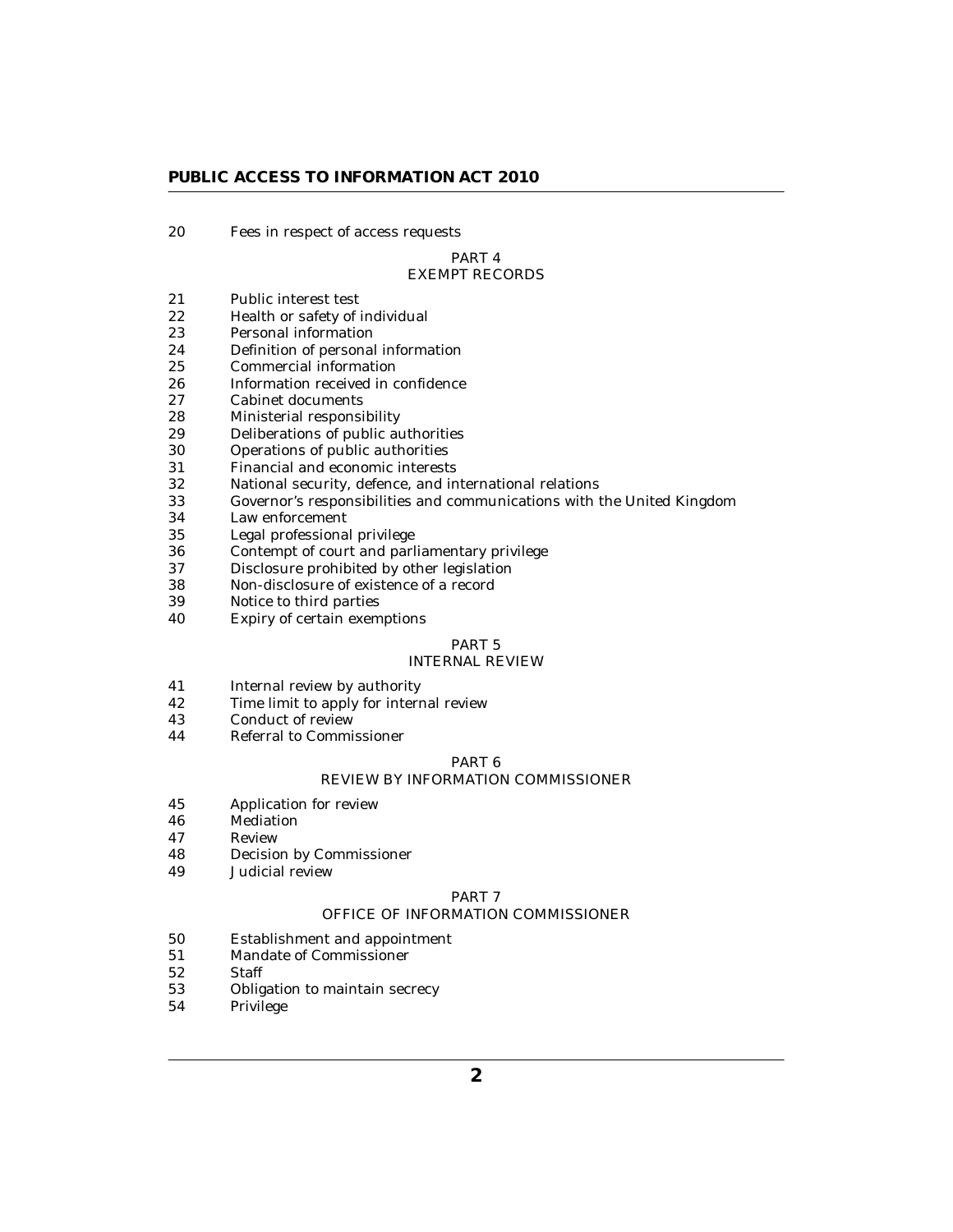- <span id="page-2-0"></span>[Funding for Office and accounting](#page-24-0) 55
- [Powers of Commissioner](#page-24-0) 56
- [Review and investigations by Commissioner](#page-25-0) 57
- [Annual report by Commissioner](#page-26-0) 58

## PART 8 **[MISCELLANEOUS](#page-26-0)**

- [Regulations](#page-26-0) 59
- [Codes of practice](#page-27-0) 60
- [Training and organization](#page-27-0) 61
- [Information officer](#page-27-0) 62
- [Protection against liability](#page-27-0) 63
- [Offence to alter or destroy record](#page-27-0) 64
- [General offence](#page-27-0) 65
- [Commencement](#page-27-0) 66

### **[SCHEDULE](#page-28-0)**

Be it enacted by The Queen's Most Excellent Majesty, by and with the advice and consent of the Senate and the House of Assembly of Bermuda, and by the authority of the same, as follows:

# **PART 1**

### **PRELIMINARY**

### **Citation**

This Act may be cited as the Public Access to Information Act 2010. 1

#### **Purpose**

- The purpose of this Act is to— 2
	- (a) give the public the right to obtain access to information held by public authorities to the greatest extent possible, subject to exceptions that are in the public interest or for the protection of the rights of others;
	- (b) increase transparency, and eliminate unnecessary secrecy, with regard to information held by public authorities;
	- (c) increase the accountability of public authorities;
	- (d) inform the public about the activities of public authorities, including the manner in which they make decisions; and
	- have more information placed in the public domain as a matter of routine. (e)

#### **Interpretation**

3 (1) In this Act, unless the context otherwise requires—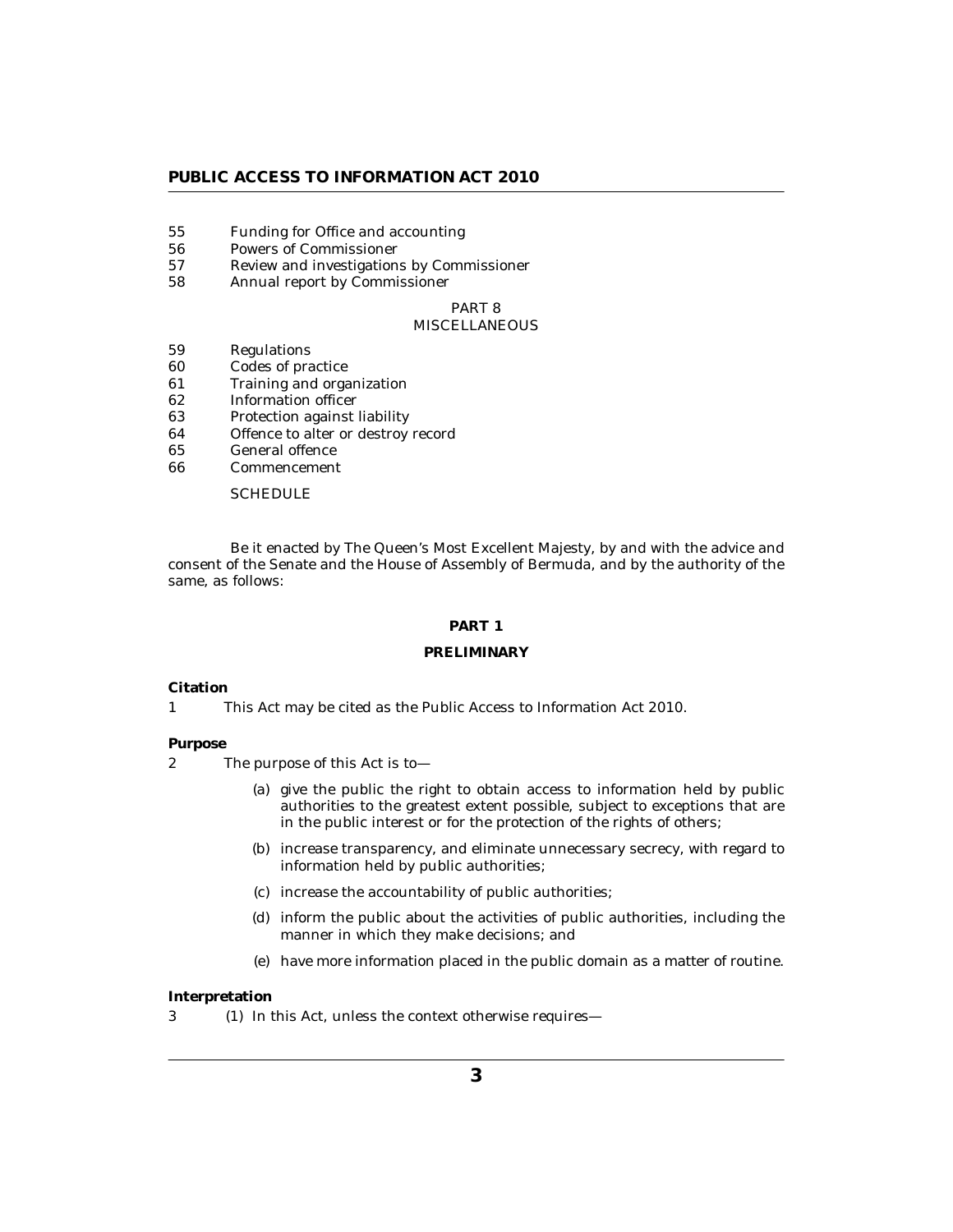<span id="page-3-0"></span>"Commissioner" means the Information Commissioner appointed under section 50;

- "exempt record" means a record that is exempt from disclosure under this Act by virtue of a provision of Part 4;
- "head" in relation to a public authority listed in column 1 of the Schedule means that person listed in column 2 of the Schedule opposite that public authority;
- "Minister" means the Minister to whom responsibility for this Act has been assigned;
- "personal information" means personal information as defined in section 24;
- "prescribed" means prescribed by regulations made under section 59;
- "public authority" means an entity listed in column 1 of the Schedule;
- "record" means a record held by a public authority, in any form or medium, in which information is recorded, whether printed or on tape or film or by electronic means or otherwise, and includes any map, diagram, photograph, film, microfilm, videotape, sound recording, or machine-readable record produced by means of equipment or a program;
- "requester" means a person who makes a request for a record under section 13 or a person who makes a request for amendment of a record under section 19, as the case may be;
- "third party", in relation to a request to a public authority for access to a record means any person (other than the requester or the public authority) who gave information in the record to a public authority in confidence, or any person to whom information in the record relates.
- "working days" means a number of days, excluding Saturday, Sunday or a public holiday.

 $(2)$  In this Act, a reference to a record includes, where the context requires, a part of a record.

(3) In this Act, a reference to a record that is held by a public authority includes a record that is in the possession or custody of, or is under the control of, that authority.

For the purposes of this Act, any record that is held by an independent (4) contractor relating to a contract for which the contractor is engaged by a public authority is deemed to be a record held by that public authority; and there is deemed to be included in the contract a provision that the contractor shall, if requested by the public authority concerned, give a copy of the record to the public authority.

(5) Nothing in this Act precludes a person from obtaining access to records under any other provision of law.

### **Application**

4 (1) Subject to subsection (2), this Act does not apply to-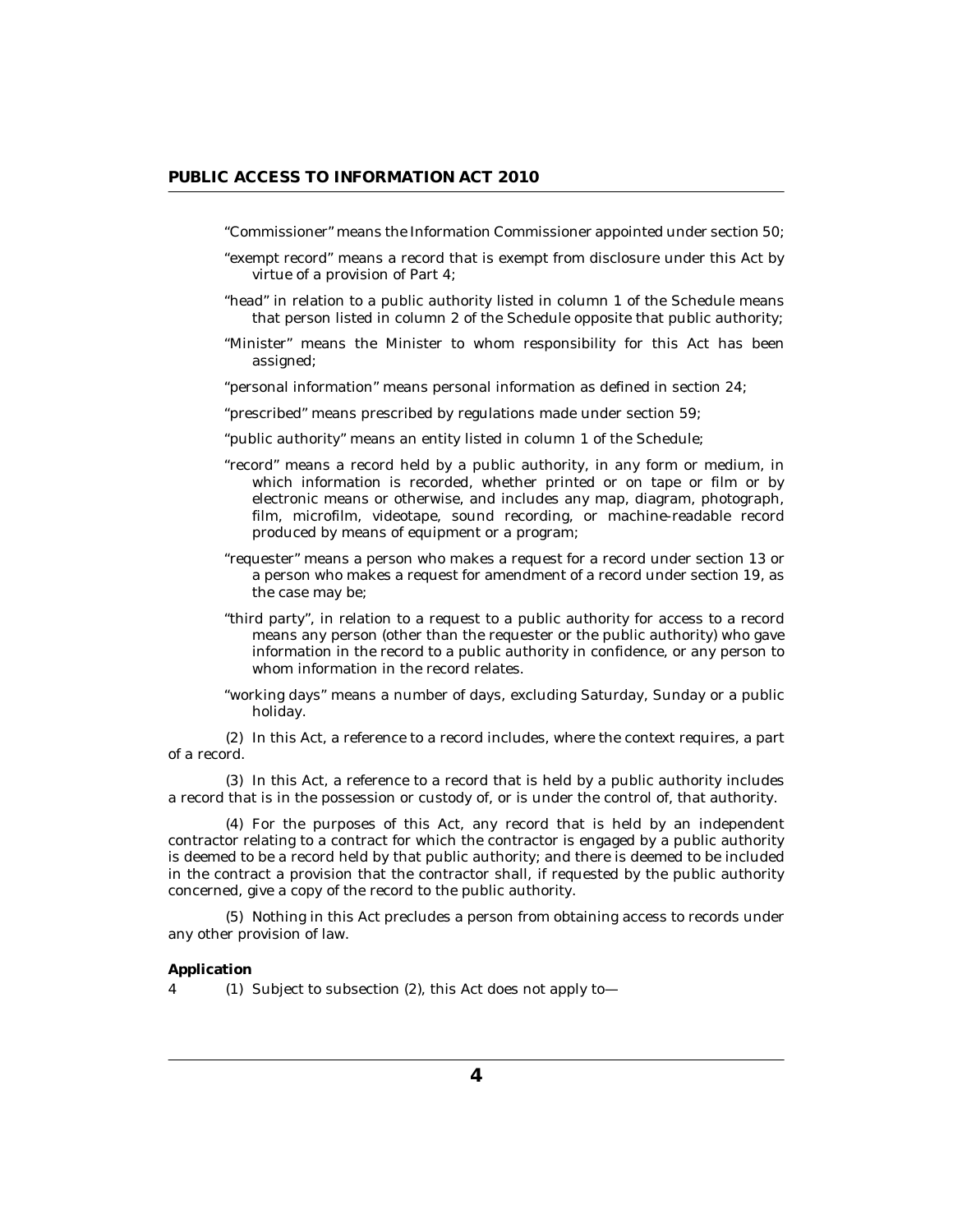- <span id="page-4-0"></span>(a) records relating to the exercise of judicial or quasi-judicial functions by any court, tribunal or other body or person; or
- (b) records obtained or created by any of the following public authorities in the course of carrying out their functions—
	- (i) the Office of the Auditor General,
	- (ii) the Human Rights Commission,
	- (iii) the Office of the Information Commissioner,
	- (iv) the Office of the Ombudsman,
	- (v) the Department of Public Prosecutions.

The reference to records in subsection (1) does not include records relating to (2) the general administration of—

- (a) any court, tribunal or other body or person referred to in subsection  $(1)(a)$ ; or
- (b) any public authority referred to in subsection  $(1)(b)$ .

## **PART 2**

## **PROVISION OF INFORMATION BY PUBLIC AUTHORITIES**

**Information statement**

- Every public authority shall prepare an information statement setting out— 5 (1)
	- (a) a description of the structure and organization of the authority and the legislation governing the authority;
	- (b) a description of the functions, powers and duties of the authority, including its obligations under this Act;
	- a summary of the services that the authority provides, including ongoing (c) programs of the authority;
	- a description of all classes of records that are held by the authority, in (d) sufficient detail to facilitate the exercise of the right of access under this Act;
	- a description of all manuals used by employees of the authority in (e) administering or carrying out the programs and activities of the authority;
	- a description of the policies, rules and guidelines used by the authority to (f) make decisions or recommendations in respect to any person;
	- (g) the name and contact information of the person designated by the authority under section 62 as the person to whom requests under this Act may be directed;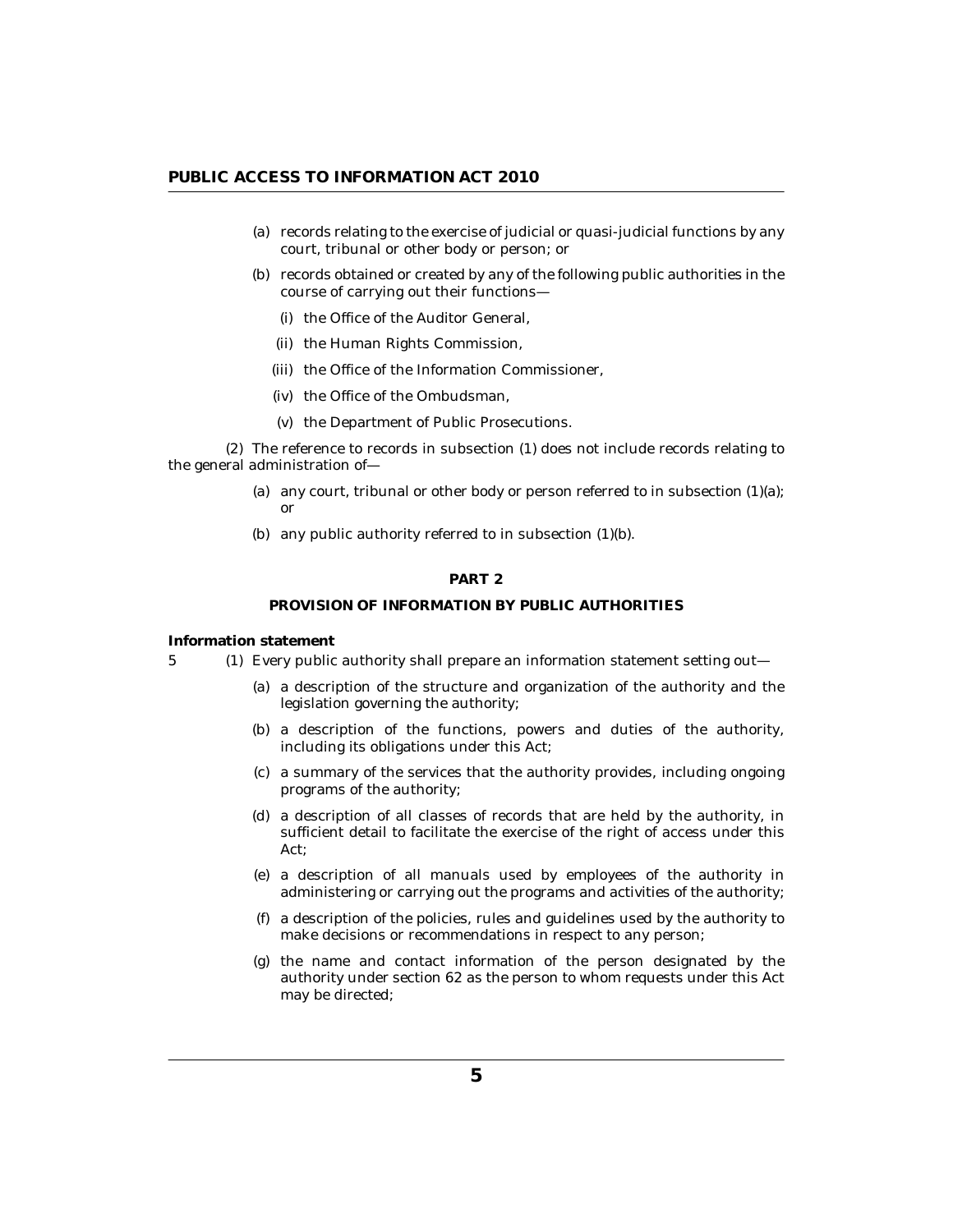- <span id="page-5-0"></span>any other information that the head of the authority considers relevant for (h) the purpose of facilitating access by the public to information held by the authority; and
- (i) any other information that may be prescribed.

Every public authority shall update its information statement at least once a (2) year, and may do so more frequently.

Every public authority shall cause its information statement, as updated from (3) time to time, to be made available for inspection by the public at reasonable times by—

- (a) keeping copies at its principal office;
- (b) providing a copy to the Bermuda National Library and to the Bermuda Archives; and
- making copies available electronically, including on any website of the (c) public authority.

A public authority shall publish a notice in the Gazette indicating the places (4) where its information statement is available for inspection by the public, including any web address of the public authority on which the statement is published.

Every public authority shall provide a copy of its information statement, as (5) updated from time to time, to the Commissioner.

### **Provision of other information**

6 (1) Public authorities shall provide information to the public at regular intervals through various means of communication so that the public needs only to have minimum resort to the use of this Act to obtain information.

Public authorities shall keep a log of all access requests made under section (2) 13, excluding the names of requesters, any other information that could reveal the identity of the requester and any personal information about any person.

The log shall indicate whether a request has been granted or refused and, in (3) the case of a refusal, the log shall include the reasons for refusal.

The information in the log shall be made available to members of the public (4) upon request, together with any information that has been provided pursuant to an access request that has been granted.

(5) Public authorities shall make their quarterly expenditures available to members of the public upon request.

Public authorities shall cause to be published in the Gazette on a regular basis (6) details of every contract entered into by the authority that has a total value of \$50,000 or more, including the name of the contractor, the monetary value of the contract, the goods and services to be provided under the contract and the time for performance of the contract (completion or delivery date).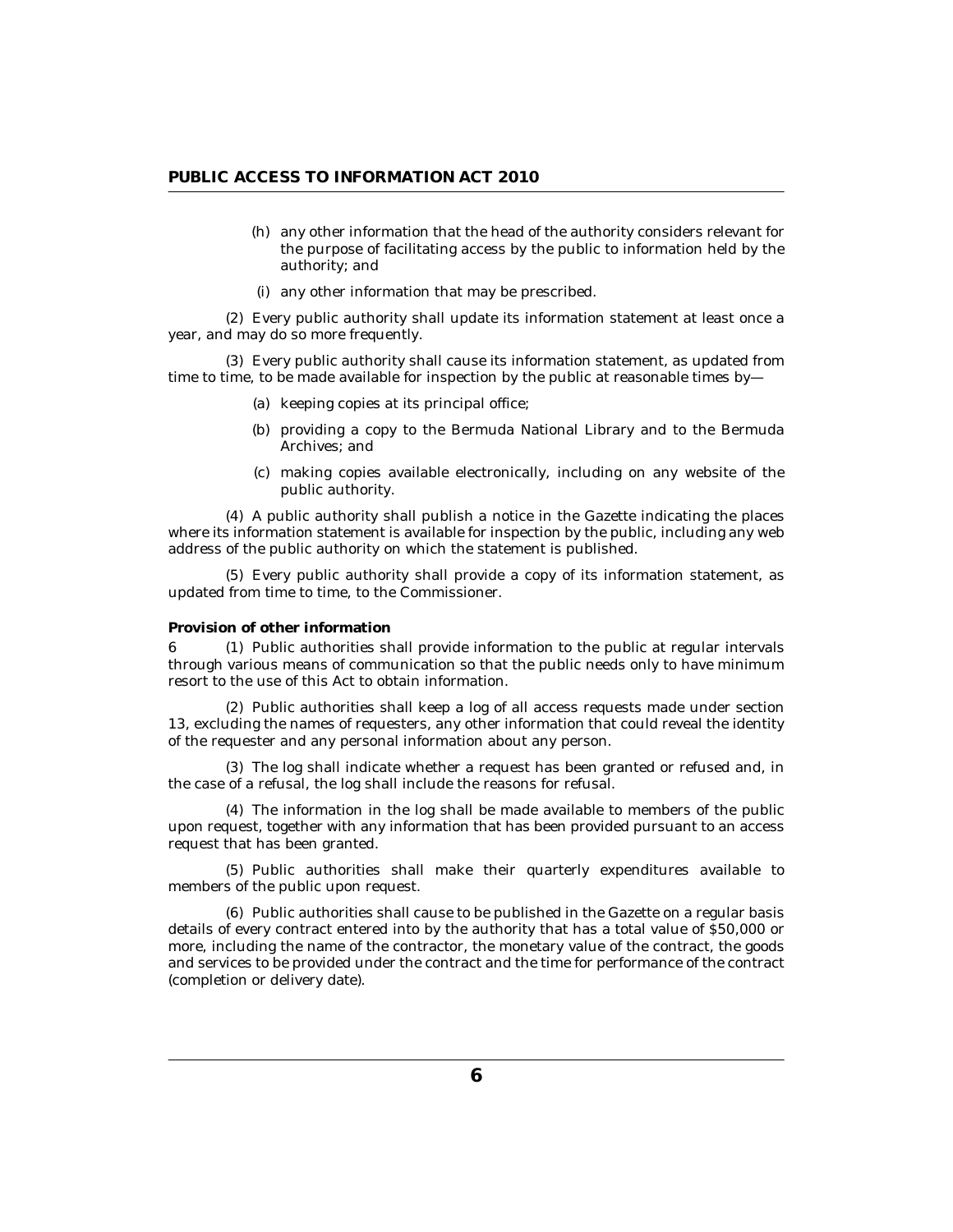<span id="page-6-0"></span>(7) In January of each year, the Minister shall publish a list setting out the title and corresponding salary range of every position of public officer within the meaning of section 102(1) of the Bermuda Constitution Order 1968.

 $(8)$  Publication of the list referred to in subsection  $(7)$  shall be by posting a copy of the list on the Government website and by providing copies for inspection by the public at the Bermuda National Library and the Bermuda Archives.

**Powers of Commissioner in relation to information statements**

- 7 (1) The Commissioner may—
	- (a) provide guidance to public authorities with regard to the preparation of information statements under section 5; and
	- (b) review the information statement of any public authority to determine if it complies with section 5.

Where a public authority has not published an information statement or where (2) the Commissioner determines that an authority's statement does not comply with section 5, the Commissioner may issue an order to the authority requiring it to publish its statement or to bring it into compliance with section 5, as the case may be, within a period to be specified by the Commissioner.

### **Powers of Commissioner in relation to other information**

8 (1) The Commissioner may monitor and provide guidance to public authorities with regard to the provision of other information under section 6.

Where the Commissioner determines that a public authority has not complied (2) with section 6, the Commissioner may issue an order to the authority requiring it to comply with section 6 within a period to be specified by the Commissioner.

### **Effect of order by Commissioner**

An order issued by the Commissioner under section 7 or 8 is binding on the public authority to which it has been issued and, upon the order being filed with the Registrar of the Supreme Court, it shall have the effect of an order of the Supreme Court and shall be enforceable in the same manner as an order of the court. 9

### **Role of Commissioner generally under this Part**

The Commissioner shall foster and encourage the publication by public authorities of information of relevance or interest to the general public in relation to the activities and functions of the authority generally, in addition to the information that is required to be provided under this Part. 10

## **Saving for exempt records**

Nothing in this Part requires a public authority to publish or provide any information that constitutes an exempt record under this Act. 11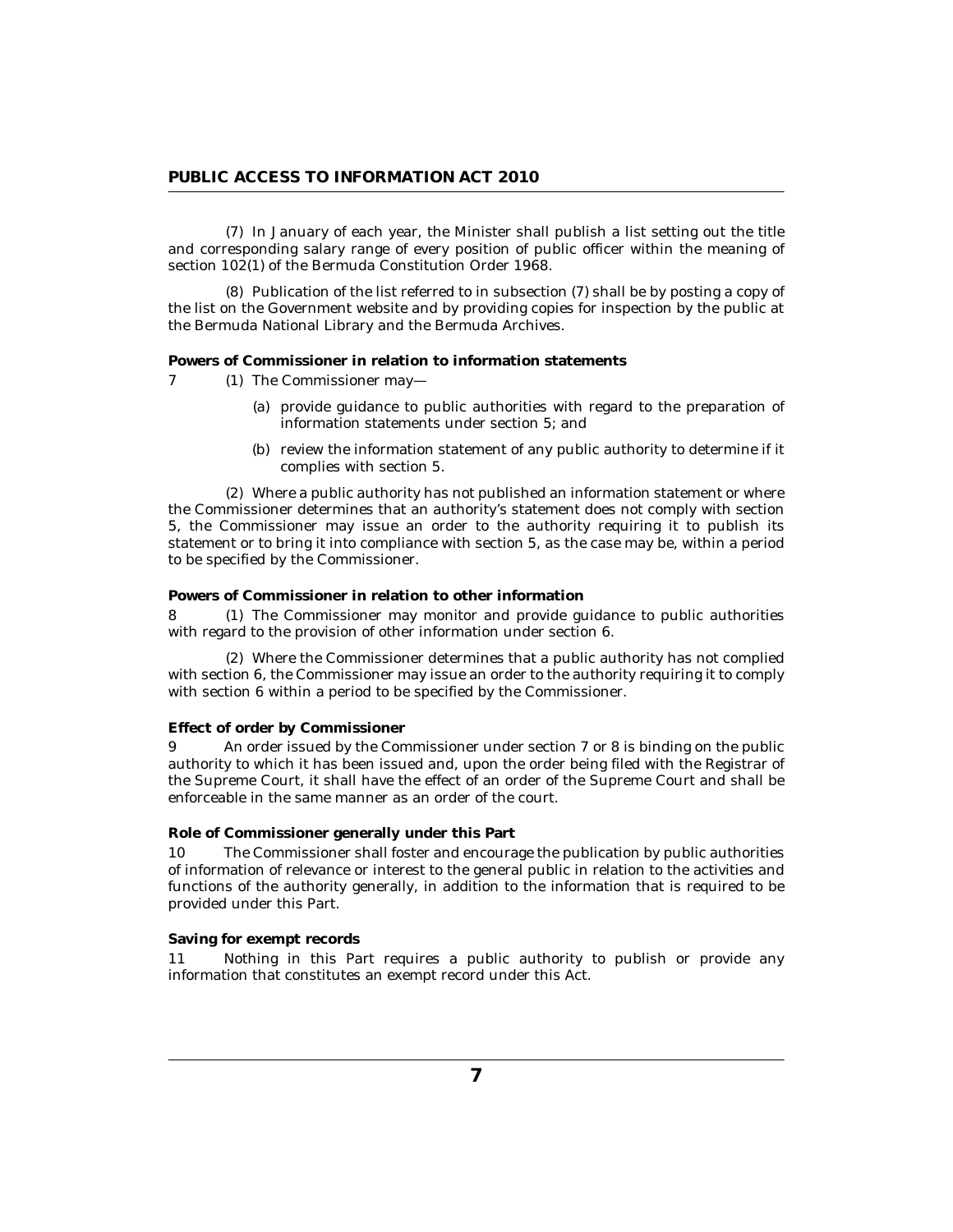# **PART 3**

### **RIGHT OF ACCESS**

<span id="page-7-0"></span>**Access to records**

12 (1) Subject to this Act, every person who is a Bermudian or a resident of Bermuda has a right to and shall, on request, be given access to any record that is held by a public authority, other than an exempt record.

Public authorities shall make every reasonable effort to— (2)

- (a) assist persons in connection with requests; and
- (b) respond to requests completely, accurately and in a timely manner.
- (3) A requester is not required to give any reasons for making a request.

The identity of a requester shall be kept confidential and, except with the (4) consent of the requester, may not be disclosed to any person other than a person who is required to deal with the request under this Act.

**Request for access**

13 (1) A request for access to a record under this Act must be made in writing to the public authority that holds the record.

A request must identify the record or contain sufficient information to enable (2) the public authority to identify the record by taking reasonable steps to do so.

(3) A request may specify in which form or manner set out in section 17 (1) the requester wishes to be given access and, subject to subsection 17(2), access shall be given in that form or manner.

A public authority shall acknowledge receipt of a request within five working (4) days after receipt of the request, and the authority shall at the same time inform the requester of the process for dealing with the request and of the requester's rights under this Act.

Where a request under this section is received by a public authority and any (5) record requested is not held by that authority but, to the knowledge of that authority, is held by one or more other public authorities, the public authority that received the request shall, not later than five working days after receipt of the request cause a copy of the request to be given—

- (a) to that other public authority; or
- (b) in the case of more than one other public authority, to the authority whose functions are, in the opinion of the head of the public authority that first received the request, most closely related to the subject matter of the request.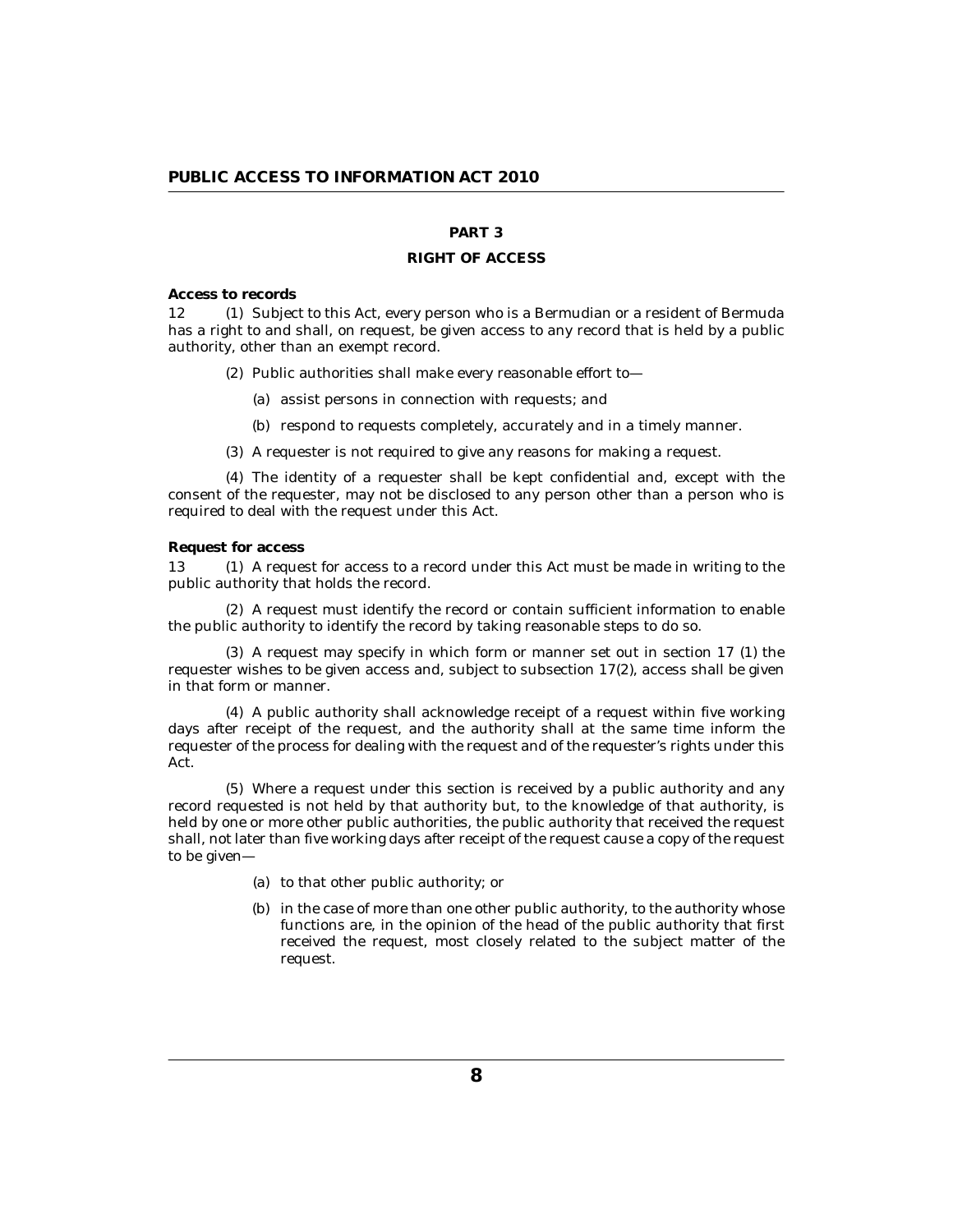<span id="page-8-0"></span>The head of the public authority that first received the request shall inform the (6) requester in writing of the other public authority or authorities to whom a copy of the request has been given.

(7) A public authority to whom a copy of a request has been given under subsection (5) shall, for the purposes of this Act, be deemed to have received the request at the time of the receipt by that authority of the copy, and subsections (4), (5) and (6) shall apply in respect of the request that has been copied to the authority.

### **Decision on request**

Subject to the provisions of this Act, a public authority shall, not later than 28 14 (1) days after receipt, or deemed receipt, of a request under section 13, decide—

- (a) whether to grant or refuse to grant the request in whole or in part; and
- (b) if the request is to be granted, the form and manner in which the right of access to the record concerned is to be given, and the amount of any fee payable for the provision of access.

A public authority shall immediately after a decision has been made give notice (2) in writing of the decision to the requester, and to any third party who made representations under section 39, specifying—

- (a) the reasons for the decision, including findings on any material issues relevant to the decision and particulars of any matter relating to the public interest taken into consideration for the purposes of the decision; and
- (b) the provisions of this Act regarding review and appeal of the decision.

 $(3)$  Subject to subsection  $(4)$ , where the decision is to grant a request, the public authority concerned shall provide access to the record concerned in accordance with section 17 as soon as possible after the date when the period under section 42 for applying for a review of the decision has expired without an application having been made.

Where an application has been made under section 41 for a review of a decision (4) to grant a request, the public authority concerned shall provide access to the record concerned in accordance with section 17 as soon as possible after—

- (a) the date when the period under section  $45$  for applying for a review of a decision made under section 43 has expired without an application having been made; or
- (b) if an application under section 45 has been made, the date when a review under Part 6 in respect of a decision made under section 43 has been completed.

## **Extension of time**

15 (1) A public authority may extend the original period of 28 days referred to in section 14(1) by such further period, not exceeding 28 days, as the authority considers necessary if, in the opinion of the head of the authority, compliance with the original period of 28 days is not reasonably practicable because—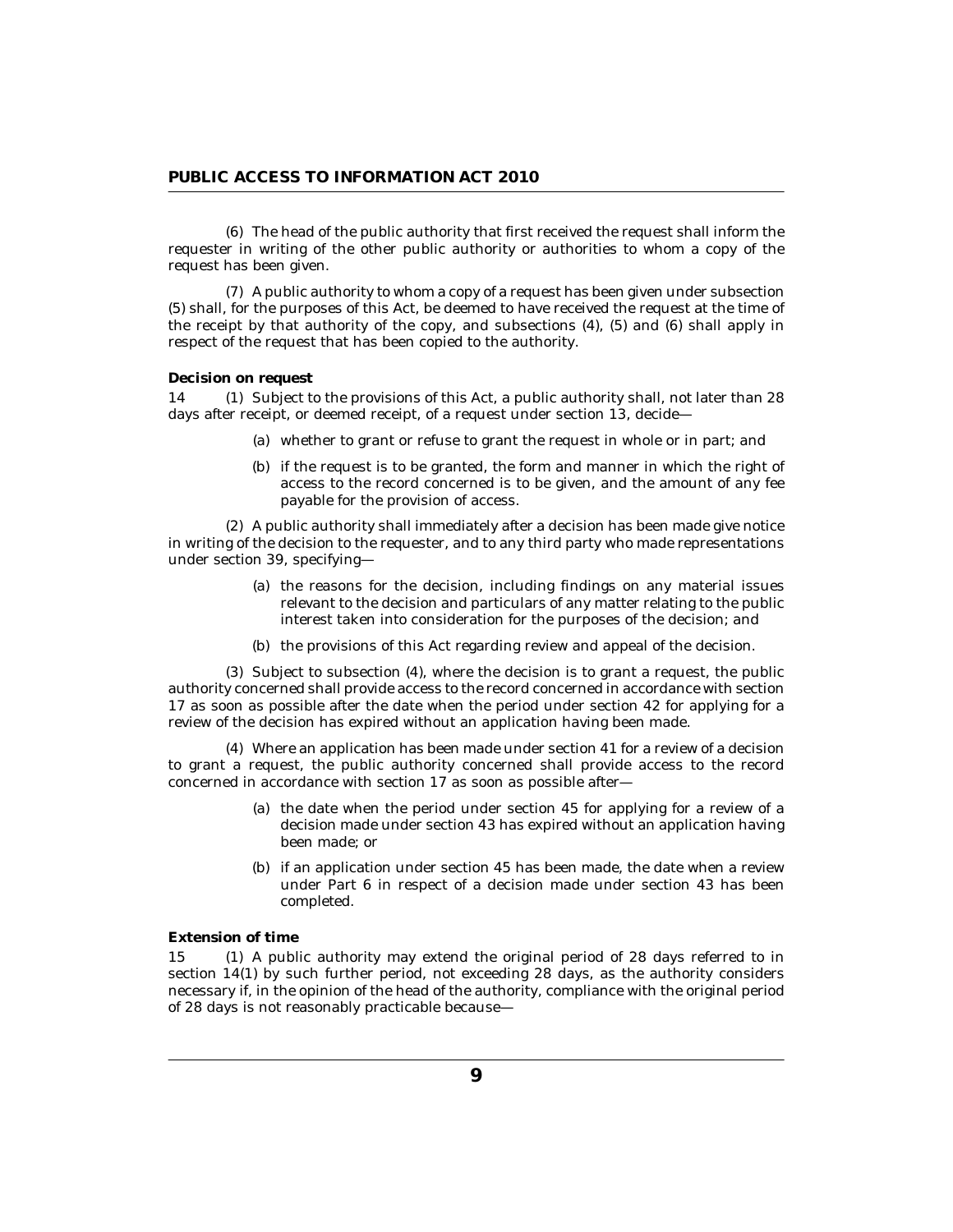- <span id="page-9-0"></span>(a) there is insufficient time to consider representations made by third parties under section 39 or to complete any consultations with regard to whether access to particular information is in the public interest; or
- (b) dealing with the request within the original period of 28 days would substantially or unreasonably interfere with the day to day operations of the authority.

Where a period is extended by a public authority under this section, the (2) authority shall, before the expiration of the original period, give notice in writing to the requester concerned of the extension and the reasons for it.

**Refusal of request on administrative grounds**

- 16 (1) A public authority may refuse to grant a request if-
	- (a) the record requested does not exist or cannot be found after all reasonable steps have been taken to find it;
	- (b) the request does not contain sufficient information to enable the authority to identify the record by taking reasonable steps;
	- (c) in the opinion of the head of the authority, granting the request would, by reason of the number or nature of the records requested, require the retrieval and examination of such number of records or an examination of records of such kind as to cause a substantial and unreasonable interference with or disruption of the other work of the public authority;
	- (d) publication of the record is required by law and is intended to be effected not later than three months after the receipt of the request by the authority;
	- (e) the request is, in the opinion of the head of the authority, frivolous or vexatious;
	- $(f)$  the information is in the public domain, is reasonably accessible to the public or is reasonably available to the public on request under any other statutory provision, whether free of charge or on payment; or
	- (g) the fee payable under section 20 has not been paid.

 $(2)$  A public authority shall not refuse to grant a request under subsection  $(1)(b)$ or (c), unless the authority has assisted, or offered to assist, the requester to amend the request in a manner such that it no longer falls under those provisions.

**Manner of access to records**

17 (1) A public authority shall give access to a record under this Act by providing the requester with the information in the record in any of the following forms or manners that it considers appropriate—

- (a) a reasonable opportunity to inspect the record;
- (b) a copy of the record;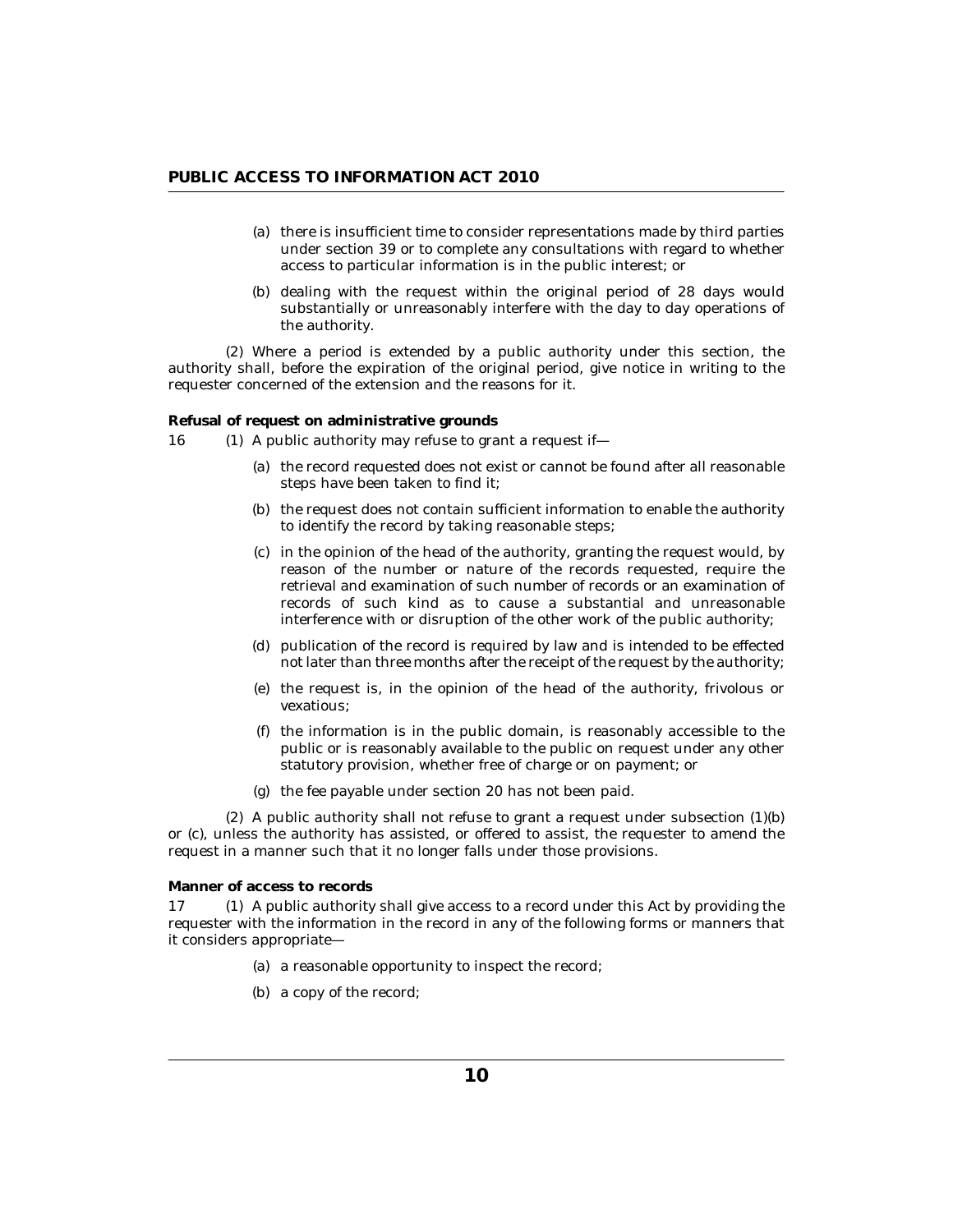- <span id="page-10-0"></span>a transcript of the information; (c)
- (d) an electronic machine-readable device or other electronic device that contains the information;
- a reasonable opportunity to hear or view the record, where the record is of (e) sound or visual images;
- a decoded copy of the information, where the information is in shorthand (f) or another code;
- (g) such other means as may be determined by the public authority.

Where a public authority decides to grant a request and the request is for (2) access to a record in a particular form or manner, access shall be given in that form or manner unless the authority is satisfied that—

- (a) access in another form or manner specified in subsection (1) would be significantly more efficient; or
- (b) the giving of access in the form or manner requested would
	- be physically detrimental to the record, (i)
	- (ii) involve an infringement of copyright (other than copyright owned by the Crown, the Government or the public authority concerned),
	- (iii) conflict with a legal duty or obligation of the public authority concerned, or
	- affect the protection of an exempt record from disclosure. (iv)

Where a public authority decides to grant a request but, for reasons set out in (3) subsection (2), does not give access to the record requested in the form or manner specified in the request, the authority shall give access in such form or manner as the authority considers appropriate.

#### **Access to part of record**

18 (1) Subject to subsection (2), where a record requested contains information that constitutes an exempt record, the public authority concerned shall, if it is practicable, prepare a copy, in such form as the authority considers appropriate, of so much of the record requested as does not consist of that material, and the request shall be granted by offering the requester access to the copy in accordance with section 17.

(2) A public authority is not required to prepare a copy of a record under subsection (1) if the copy would be misleading.

Where a requester is offered access to a copy of part of a record under this (3) section, the notice under section 14 shall specify that such access is offered pursuant to this section and that the copy does not purport to be a copy of the complete record requested.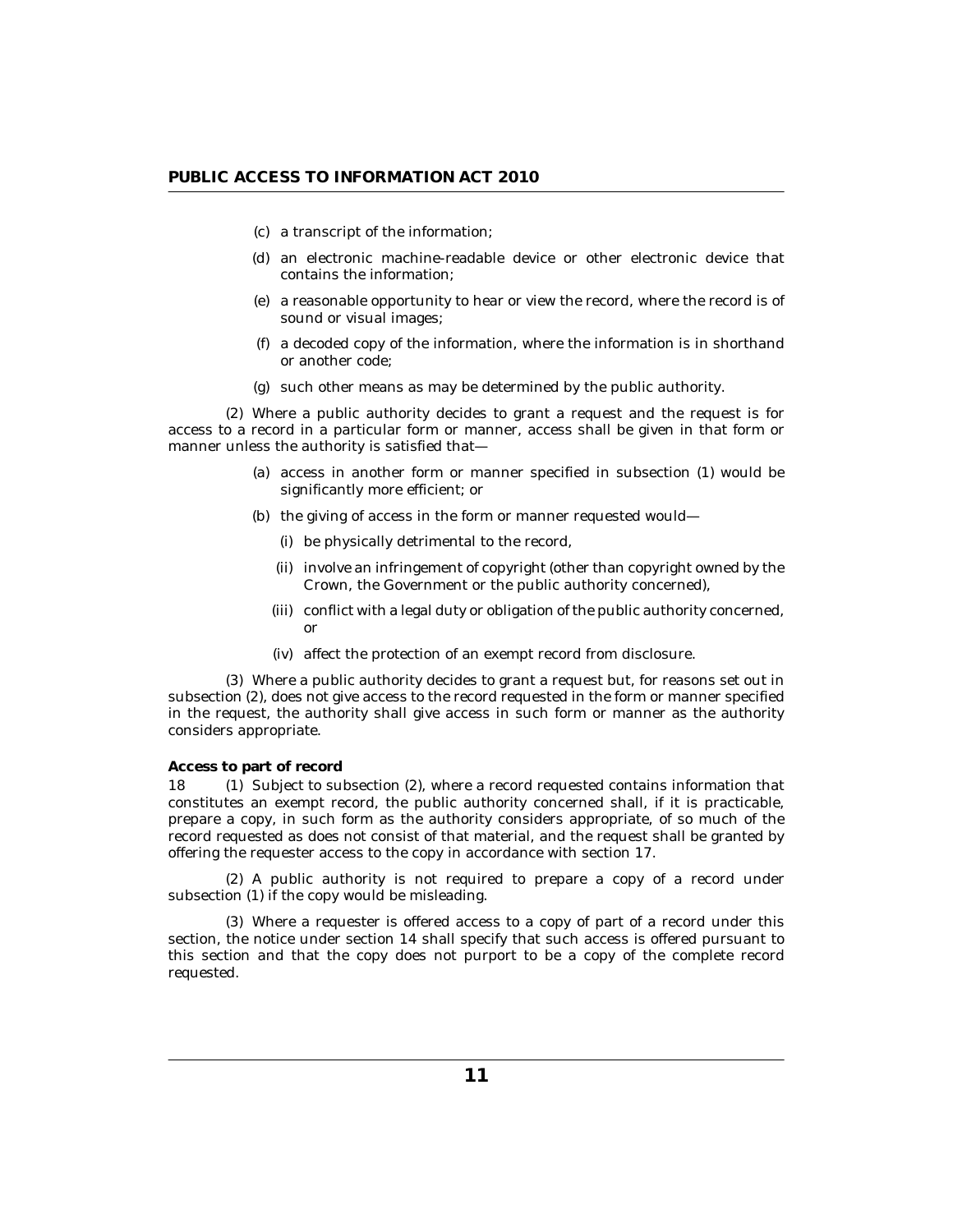## <span id="page-11-0"></span>**Request to amend record of personal information**

Where personal information in a record held by a public authority is incomplete, incorrect or misleading, the authority shall, on request in writing by or on behalf of the person to whom the information relates, amend the record— 19 (1)

- (a) by altering it so as to make the information complete or correct or not misleading, as the case may be;
- by adding to the record a statement specifying in what respect the (b) information is incomplete, incorrect or misleading; or
- by deleting information from the record. (c)
- (2) A request under subsection (1) shall, so far as is practicable—
	- (a) specify the record concerned and the amendment requested; and
	- (b) include appropriate information in support of the request.

The public authority concerned shall, within five working days after receipt of (3) a request, acknowledge receipt of the request and shall, within 28 days after receipt of the request, decide whether to grant or refuse to grant the request and shall give notice, in writing or in such other form as may be determined, of the decision of the authority to the person concerned.

A public authority may extend the original period of 28 days by such further (4) period, not exceeding 28 days, as the authority considers necessary if, in the opinion of the head of the authority, compliance with the original period of 28 days is not reasonably practicable.

Where a period is extended by a public authority under subsection (4), the (5) authority shall, before the expiration of the original period, give notice in writing to the requester concerned of the extension and the reasons for it.

- A notice referred to in subsection (3) shall— (6)
	- (a) if the decision is to refuse the request, specify the reasons for the refusal;
	- (b) if the decision is to grant the request, specify the manner in which the record concerned is to be amended; and
	- (c) indicate the provisions of this Act regarding review or appeal of a decision under this section.

If requested to do so by the requester, a public authority shall provide the (7) requester with evidence that the record has been amended by permitting the requester to view the amended record or by giving the requester a copy of the amended record.

No fee is payable in respect of a request under this section. (8)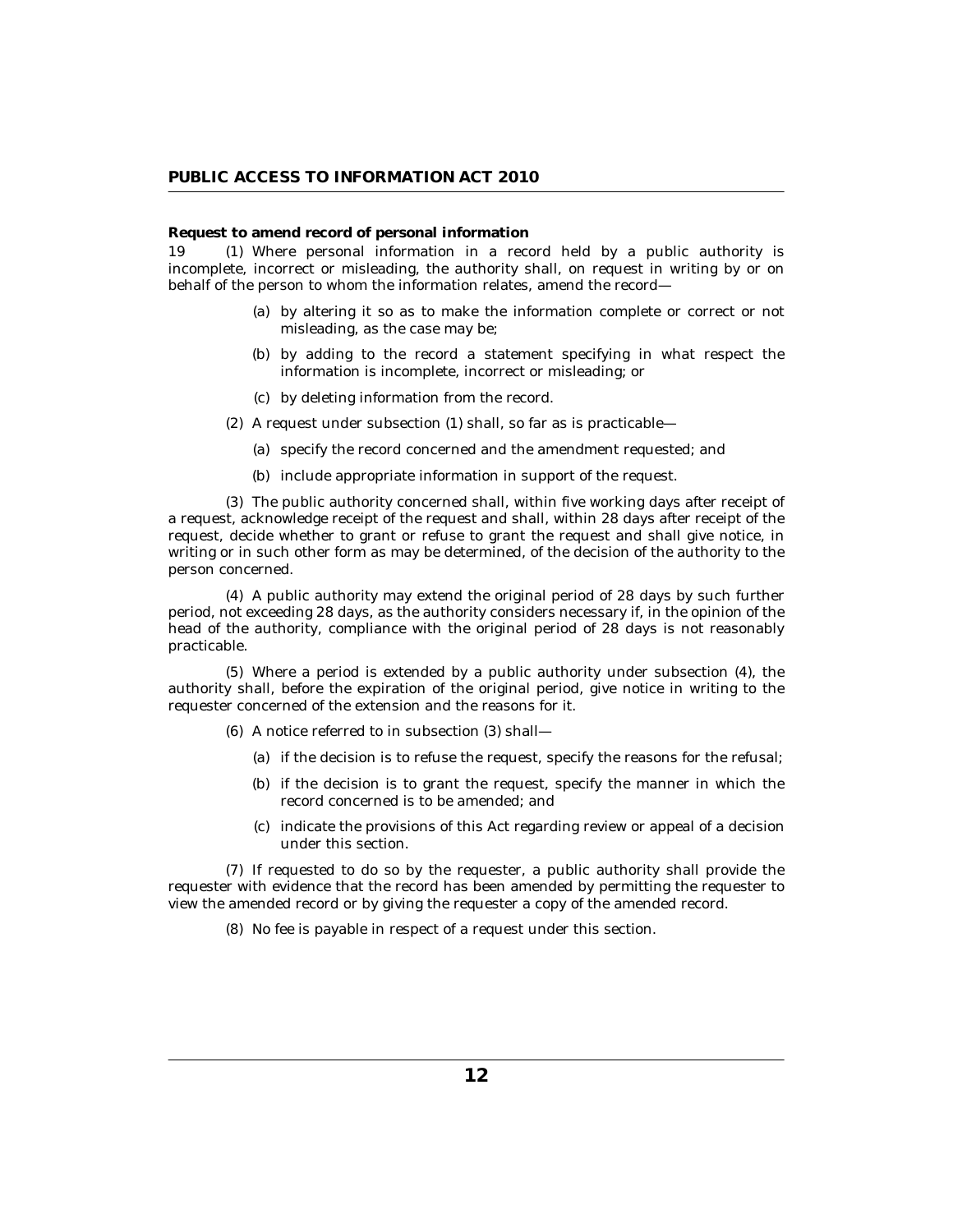#### <span id="page-12-0"></span>**Fees in respect of access requests**

20 (1) The amount of any fee payable by a requester for the provision of access to a record under this Act shall be calculated by the public authority concerned in accordance with regulations made under section 59.

No fee is payable simply for the making of a request under this Act for access (2) to a record.

(3) Access to a record under this Act shall not be provided until any fee in respect of the provision of access has been paid.

## **PART 4**

#### **EXEMPT RECORDS**

**Public interest test**

For the purposes of this Part, the test of whether disclosure by a public authority of a record or the existence of a record is in the public interest is whether the public interest would, on balance, be better served by disclosure than by non-disclosure. 21

**Health or safety of individual**

 $(1)$  Subject to subsection  $(2)$ , a record is exempt from disclosure if its disclosure would, or would be likely to, endanger the physical or mental health or the safety of an individual.  $22 \,$ 

A record shall be disclosed if disclosure of it is in the public interest. (2)

# **Personal information**

23 (1) Subject to the provisions of this section, a record that consists of personal information is exempt from disclosure.

- $(2)$  Subsection  $(1)$  does not apply if-
	- (a) subject to subsection (3), the information concerned relates to the requester;
	- (b) the individual to whom the information relates consents in writing to its disclosure;
	- $\alpha$  the information in the record is of the same kind as information that
		- is contained in the record in respect of individuals generally, or in (i) respect of a class of individuals that is of significant size, and
		- (ii) is available to the general public;
	- (d) the information was given to the public authority concerned by the individual to whom it relates and the individual was informed on behalf of the authority, before the information was given, that the information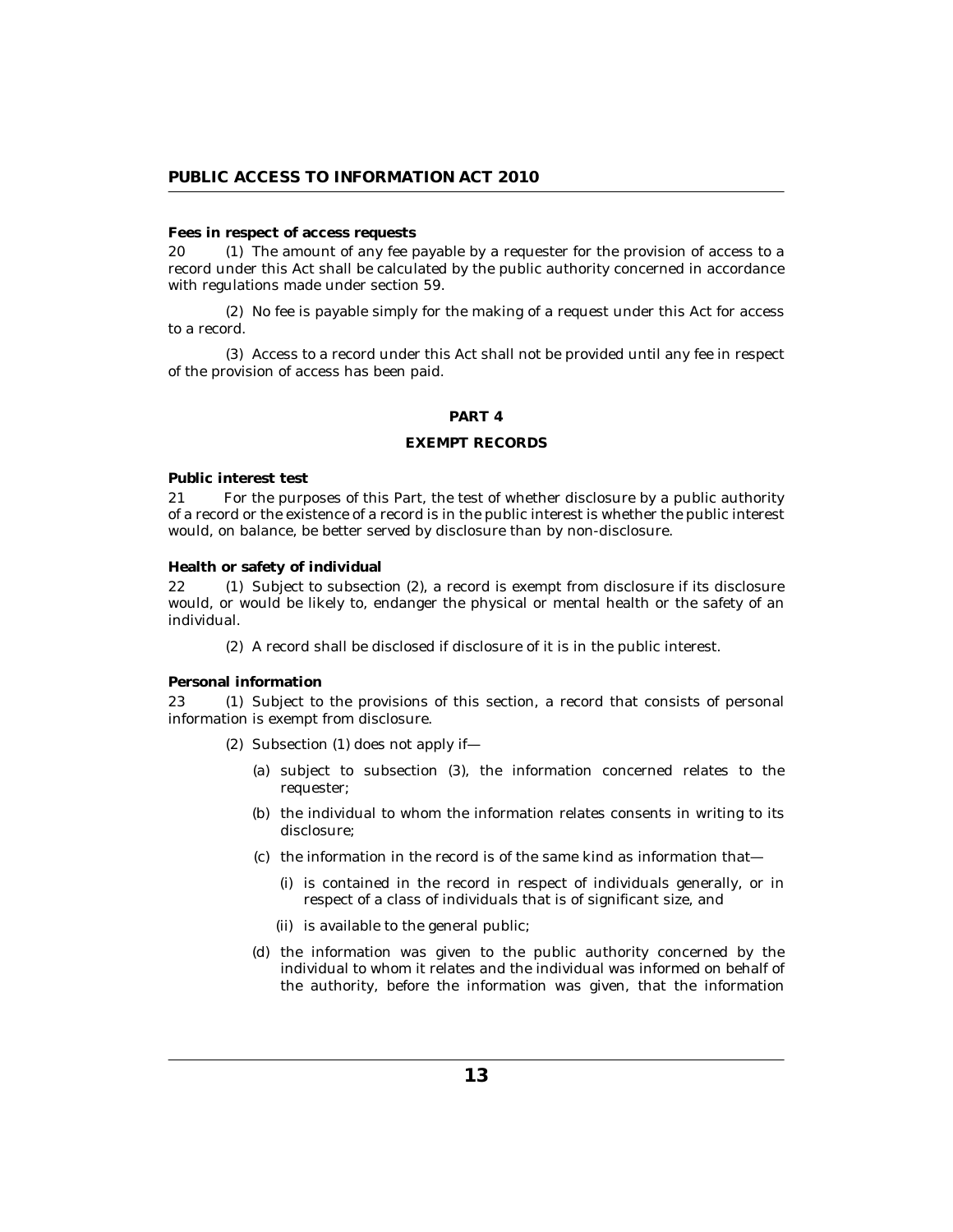belonged to a class of information that would or might be made available to the general public; or

(e) disclosure of the information is necessary in order to avoid a serious and imminent danger to the life or health of an individual.

<span id="page-13-0"></span>Where disclosure of the information to the requester might be prejudicial to the (3) physical or mental health of the requester, a public authority may refuse a request for—

- (a) a record of a medical or psychiatric nature relating to the requester; or
- (b) a record kept for the purposes of, or obtained in the course of, the carrying out of social work in relation to the requester.

Where, under subsection (3), a public authority refuses to grant a request, the (4) authority shall, if requested to do so by the requester, provide access to a record referred to in that subsection to a health professional, within the meaning of section 2 of the Bermuda Health Council Act 2004, who has expertise in relation to the subject matter of the record.

A public authority may grant a request for a record containing personal (5) information in relation to an individual where the requester concerned is—

- (a) the parent or guardian of the individual, if the individual is under the age of eighteen; or
- (b) the executor or administrator of the estate of the individual.

A record that contains personal information relating to an individual shall be (6) disclosed if disclosure of it is in the public interest or would benefit the individual.

**Definition of personal information**

24 (1) Subject to subsection (2), "personal information" means information recorded in any form about an identifiable individual, including—

- (a) information relating to the race, national or ethnic origin, religion, age, sex or marital status of the individual;
- (b) information relating to the education or the medical, criminal or employment history of the individual or information relating to financial transactions in which the individual has been involved;
- (c) any identifying number or other particular assigned to the individual;
- (d) the address, fingerprints or blood type of the individual;
- (e) the name of the individual where it appears with other personal information relating to the individual or where the disclosure of the name itself would reveal information about the individual;
- $(f)$  correspondence sent to a public authority by the individual that is explicitly or implicitly of a private or confidential nature, and replies to such correspondence that would reveal the contents of the original correspondence; or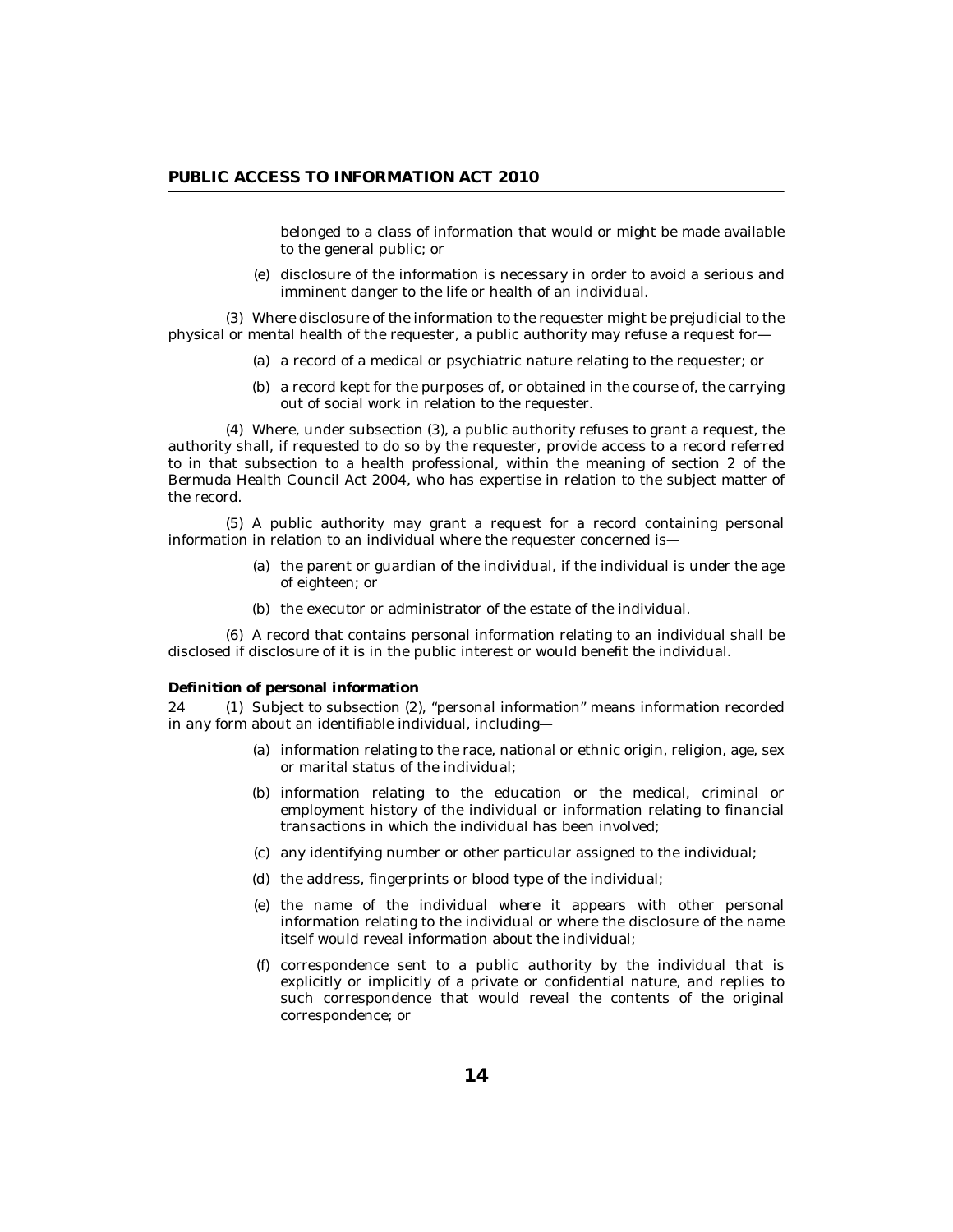- (g) the views or opinions of any other person about the individual.
- <span id="page-14-0"></span>(2) But "personal information" does not include-
	- (a) information about an individual who is or was an officer or employee of a public authority that relates to the position or functions of the individual;
	- (b) information about an individual who is or was performing services under contract for a public authority that relates to the services performed, including the terms of the contract and the name of the individual; or
	- information relating to any discretionary benefit of a financial nature, (c) including the granting of a licence or permit, conferred on an individual by a public authority, including the name of the individual and the exact nature of the benefit.

## **Commercial information**

25 (1) Subject to subsections (2) and (3), a record that consists of the following information is exempt from disclosure—

- (a) trade secrets of any person;
- (b) information, the commercial value of which would be, or could reasonably be expected to be, destroyed or diminished by disclosure;
- (c) information, the disclosure of which would have, or could reasonably be expected to have, an adverse effect on the commercial interests of any person to whom the information relates; or
- (d) information, the disclosure of which would prejudice, or could reasonably be expected to prejudice, the conduct or outcome of contractual or other negotiations of any person to whom the information relates.
- $(2)$  Subsection  $(1)$  does not apply if-
	- (a) the information concerned relates to the requester;
	- (b) the person to whom the information relates consents in writing to its disclosure; or
	- (c) the information was given to the public authority concerned by the person to whom it relates and the person was informed on behalf of the authority, before the information was given, that the information belonged to a class of information that would or might be made available to the general public.
- A record shall be disclosed if disclosure of it is in the public interest. (3)

**Information received in confidence**

 $26$  (1) Subject to subsection (2), a record that consists of the following information is exempt from disclosure—

(a) information-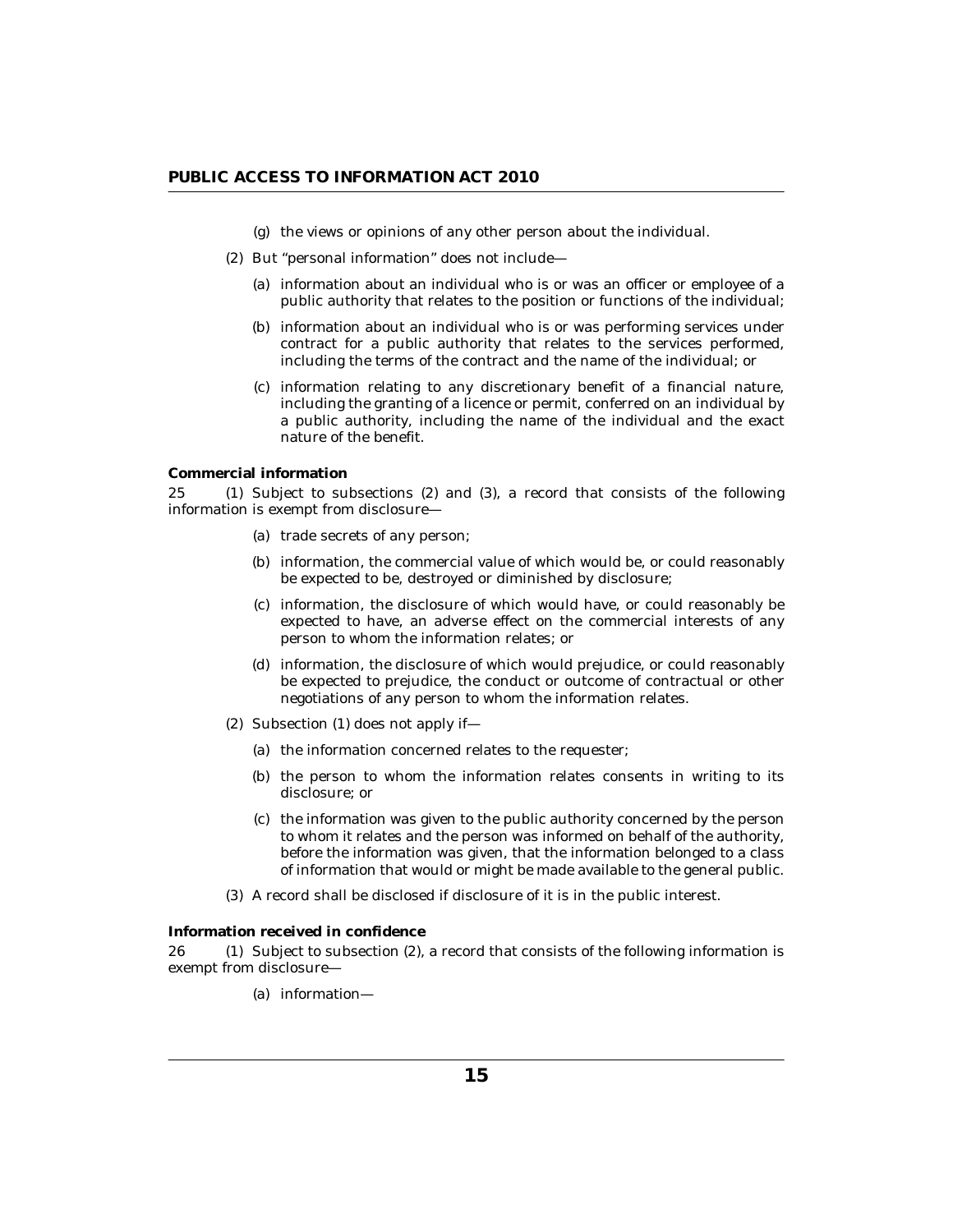- <span id="page-15-0"></span> $(i)$  that is given to a public authority by a third party (other than another public authority) in confidence on the understanding that it would be treated as confidential, and
- (ii) the disclosure of which would be likely to prevent the authority from receiving further similar information required by the authority to properly fulfil its functions; or
- (b) information, the disclosure of which would constitute a breach of a duty of confidence provided for by a provision of law.
- A record shall be disclosed if disclosure of it is in the public interest. (2)

# **Cabinet documents**

- 27 (1) Subject to subsections (2) and (3), a record is an exempt record if it is
	- (a) a record that has been submitted to the Cabinet for its consideration or is proposed by a Minister of Government to be so submitted, being a record that was brought into existence for the purpose of submission for consideration by the Cabinet;
	- (b) an official record of any deliberation or decision of the Cabinet;
	- a record that is a draft or copy of, or an extract from, a record referred to (c) in paragraph (a) or (b); or
	- (d) a record, the disclosure of which would involve, or could reasonably be expected to involve, the disclosure of any deliberation or decision of the Cabinet, other than a record by which a decision of the Cabinet is officially published.

(2) Subsection (1) does not apply to a record that contains purely statistical, technical or scientific material unless the disclosure of the record would involve, or could reasonably be expected to involve, the disclosure of any deliberation or decision of the Cabinet.

(3) In this section, "Cabinet" includes any committee of the Cabinet.

# **Ministerial responsibility**

 $(1)$  Subject to subsection  $(2)$ , a record is exempt from disclosure if it consists of information, the disclosure of which would undermine, or could reasonably be expected to undermine, individual ministerial responsibility, including free and frank discussion and advice between Ministers, or between Ministers and public officers, in the course of their public duties. 28

A record shall be disclosed if disclosure of it is in the public interest. (2)

# **Deliberations of public authorities**

29 (1) Subject to subsections (2) and (3), a record is exempt from disclosure if it consists of information, the disclosure of which would undermine, or could reasonably be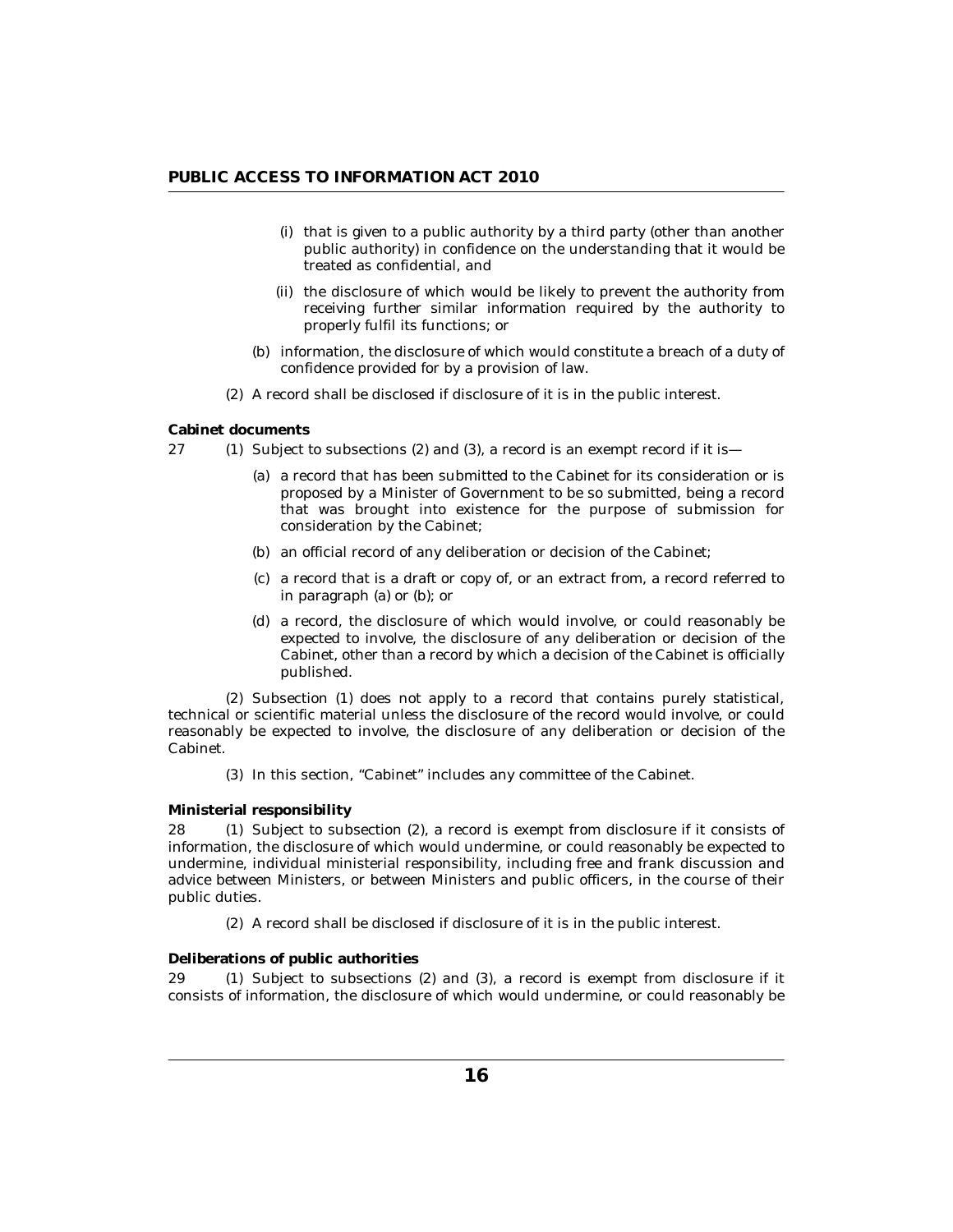<span id="page-16-0"></span>expected to undermine, the deliberative process of a public authority, including free and frank discussion and provision of advice in the course of that process.

- $(2)$  Subsection  $(1)$  does not apply to information contained in a record that is
	- (a) factual or statistical information;
	- (b) information resulting from an investigation or analysis of the performance, efficiency or effectiveness of a public authority in relation to its functions;
	- information in the nature of a report, study or analysis of a scientific or (c) technical expert; or
	- (d) information in the nature of the reasons of a public authority for making a particular decision.
- A record shall be disclosed if disclosure of it is in the public interest. (3)

**Operations of public authorities**

30 (1) Subject to subsection (2), a record is exempt if its disclosure could reasonably be expected to—

- (a) prejudice the effectiveness of tests, examinations, investigations, inquiries or audits conducted by or on behalf of the public authority concerned or the procedures or methods employed for the conduct of those tests, examinations, investigations, inquiries or audits;
- (b) have a significant, adverse effect on the performance by the public authority of any of its functions relating to management (including industrial relations and management of its staff); or
- (c) disclose positions taken, or to be taken, or plans, procedures, criteria or instructions used or followed, or to be used or followed, for the purpose of any ongoing negotiations by or on behalf of the Government or a public authority.
- A record shall be disclosed if disclosure of it is in the public interest. (2)

**Financial and economic interests**

31 (1) Subject to subsection (2), a record is exempt from disclosure if its disclosure, or premature disclosure, could reasonably be expected to have a serious adverse effect on the financial interests of Bermuda or on the ability of the Government to manage the national economy.

A record shall be disclosed if disclosure of it is in the public interest. (2)

**National security, defence, and international relations**

32 (1) Subject to subsection (3), a record is exempt from disclosure if-

(a) disclosure of it would prejudice, or could reasonably be expected to prejudice, the security or defence of Bermuda or relations between Bermuda and any State or international organization of States; or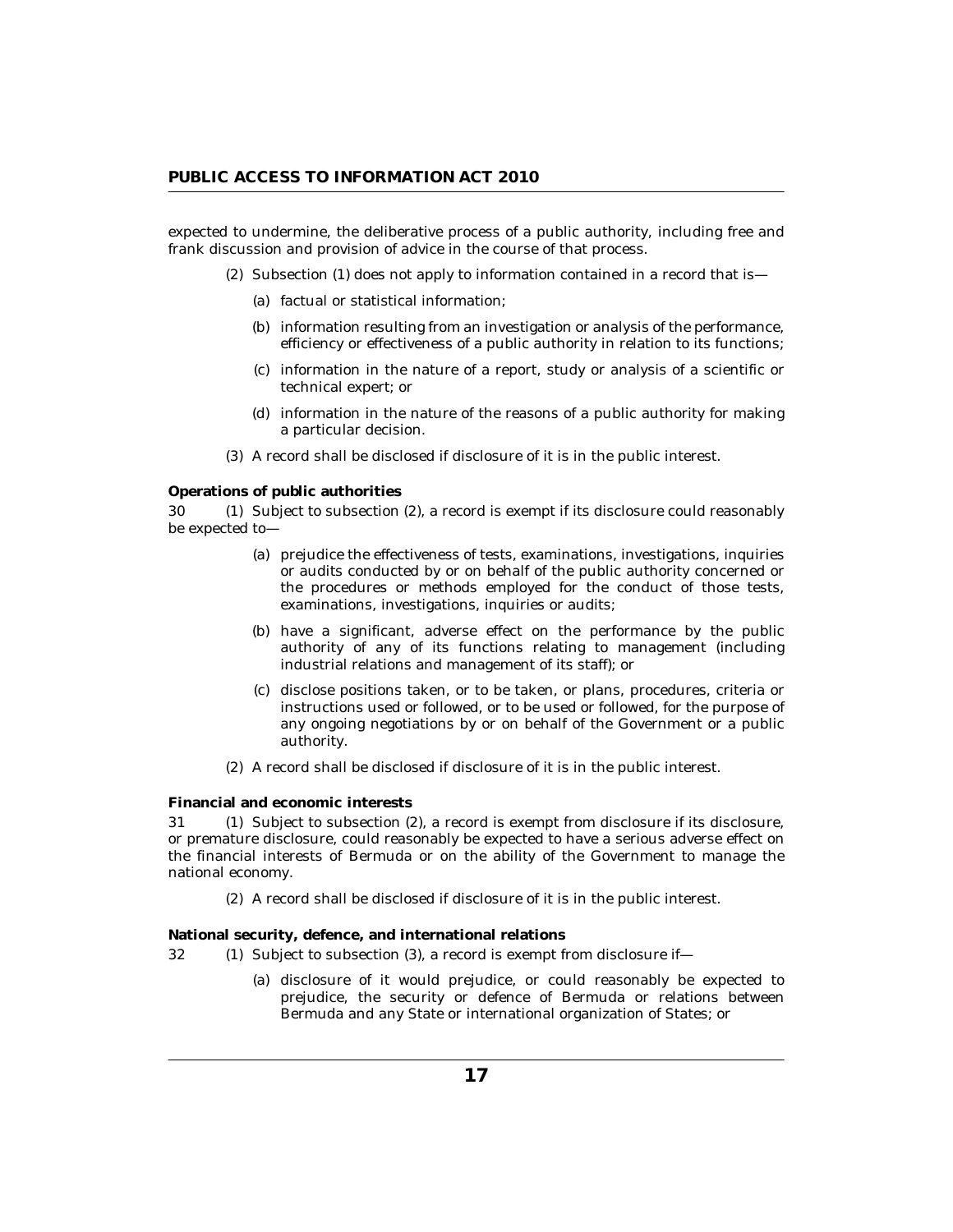(b) the record contains information communicated in confidence by a State or an international organization of States.

<span id="page-17-0"></span>For the purposes of this section "State" includes the United Kingdom and any (2) overseas territory of the United Kingdom.

A record shall be disclosed if disclosure of it is in the public interest. (3)

**Governor's responsibilities and communications with the United Kingdom**

- (1) Subject to subsection (2), a record is exempt from disclosure if-33
	- (a) it contains information that relates to the responsibilities of the Governor under section 62 of the Bermuda Constitution Order 1968, the disclosure of which would prejudice, or could reasonably be expected to prejudice, the effective conduct of public affairs; or
	- (b) it consists of communications between the Office of the Governor and departments of the Government of the United Kingdom relating to business of the Office of the Governor, the disclosure of which would prejudice, or could reasonably be expected to prejudice, the effective conduct of public affairs.
	- A record shall be disclosed if disclosure of it is in the public interest. (2)

### **Law enforcement**

34 (1) Subject to subsection (2), a record is exempt if its disclosure would, or could reasonably be expected to—

- (a) prejudice the prevention, detection or investigation of a breach or possible breach of the law;
- (b) prejudice the enforcement of, compliance with, or administration of, any law;
- (c) prejudice the fair trial of a person or the impartial adjudication of a particular case;
- (d) disclose, or enable a person to ascertain, the existence or identity of a confidential source of information in relation to the enforcement or administration of the law;
- (e) disclose methods or procedures for preventing, detecting, investigating, or dealing with matters arising out of breaches or evasions of the law, the disclosure of which would prejudice, or could reasonably be expected to prejudice, the effectiveness of those methods or procedures;
- endanger any person's life or safety; (f)
- (g) prejudice the security of any building, structure, vehicle, ship, boat or aircraft; or
- (h) facilitate the commission of an offence.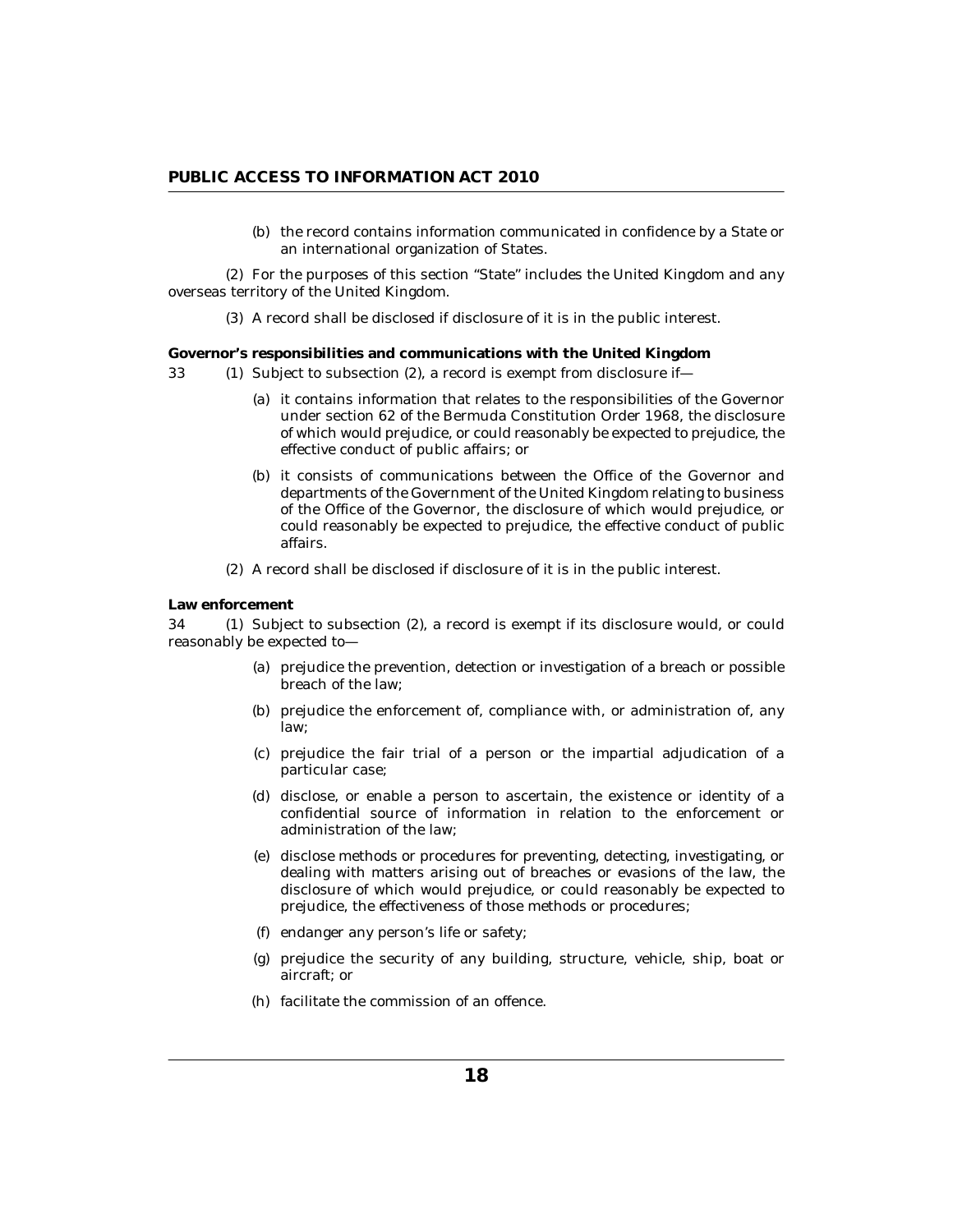- <span id="page-18-0"></span> $(2)$  Subsection  $(1)$  does not apply to a record if-
	- (a) it consists of—
		- (i) information revealing that the scope of a law enforcement investigation is not authorized by law, or has exceeded the limits imposed by law,
		- (ii) a general outline of the structure of a program adopted by an agency for dealing with a contravention or possible contravention of the law,
		- (iii) a report on the degree of success achieved in a program adopted by a public authority for dealing with any contravention or possible contravention of the law,
		- (iv) a report prepared in the course of a routine law enforcement inspection or investigation by a public authority whose functions include that of enforcing the law, or
		- a report on a law enforcement investigation that has already been (v) disclosed to the person or body that is the subject of the investigation; and
	- (b) its disclosure would be in the public interest.

**Legal professional privilege**

 $35$  (1) Subject to subsection  $(2)$ , a record is exempt if it is of such a nature that it would be exempt from production in legal proceedings on the ground of legal professional privilege.

A record shall be disclosed if disclosure of it is in the public interest. (2)

**Contempt of court and parliamentary privilege**

A record is exempt if its disclosure would, or could reasonably be expected to be— 36

- (a) in contempt of court or contrary to an order made by a court, tribunal or other judicial body; or
- (b) an infringement of parliamentary privilege.

**Disclosure prohibited by other legislation**

37 (1) A record is exempt if its disclosure is prohibited by any statutory provision, other than this Act.

The Minister may by order repeal, revoke or amend any statutory provision (2) referred to in subsection (1).

(3) An order under subsection (2) may make any modifications that are consequential upon or incidental to the repeal, revocation or amendment of the relevant statutory provision, and an order may contain any transitional provisions and savings that are appropriate.

An order under subsection (2) is subject to the affirmative resolution procedure. (4)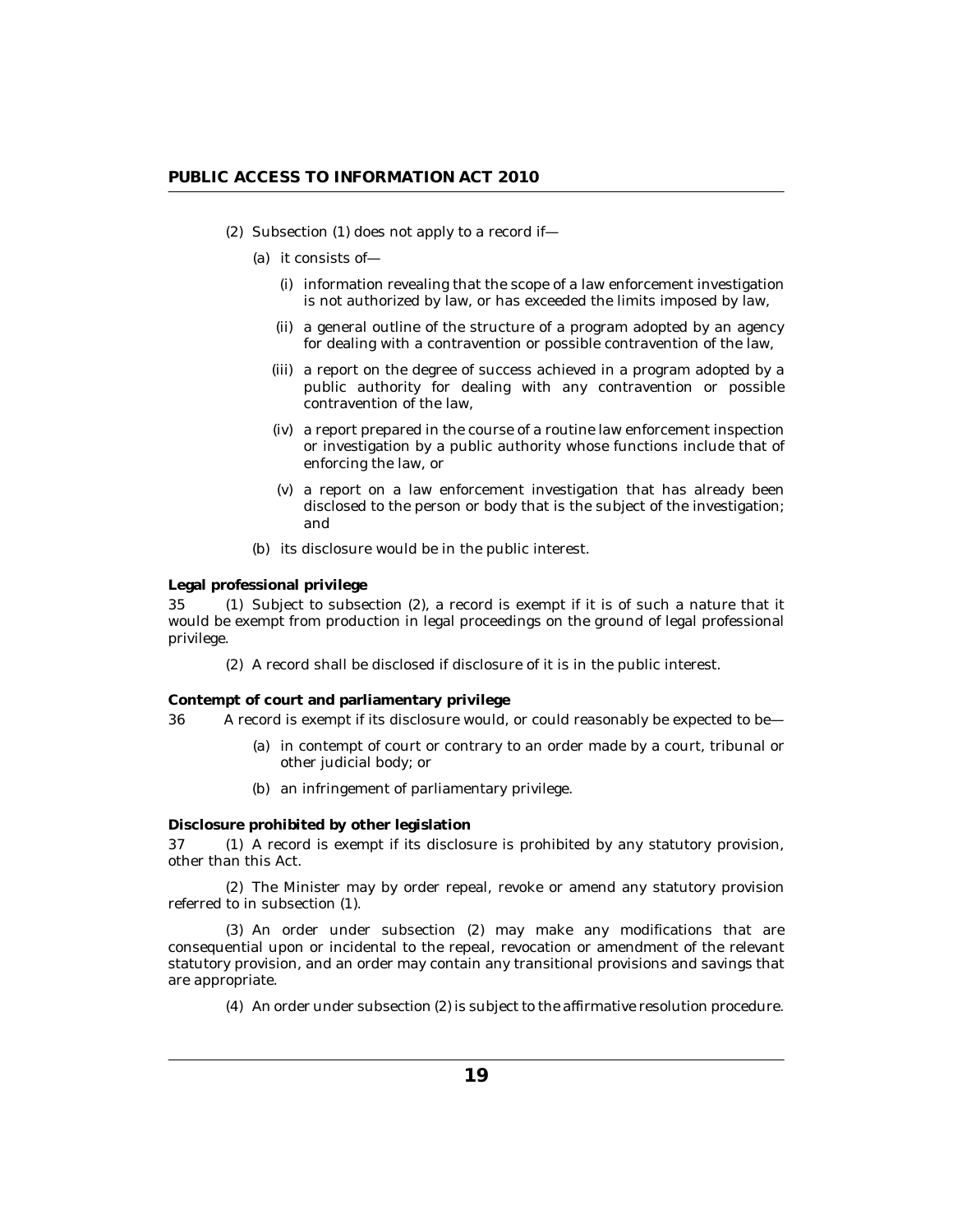<span id="page-19-0"></span>Where a statutory provision made after the coming into operation of this section (5) prohibits the disclosure of a record, the provision shall not have effect unless it provides specifically that it is to have effect notwithstanding this Act.

### **Non-disclosure of existence of a record**

38 (1) A public authority may refuse to disclose whether a record exists if the record itself, if it exists or were to exist, is or would be an exempt record.

The existence or non-existence of a record shall be disclosed if disclosure of it (2) is in the public interest.

#### **Notice to third parties**

39 (1) If a public authority intends to disclose a record that the head of the public authority has reason to believe might contain information of a type referred to in section 23, 25 or 26, the head of the public authority shall give notice to any third party who gave the information to the authority, or to whom the information relates—

- (2) A notice under subsection (1) to a third party shall—
	- (a) state that the authority intends to disclose a record that might contain information of a type referred to in section 23, 25 or 26 that was given to the authority by the third party or that relates to the third party, as the case may be;
	- (b) describe the contents of the record; and
	- (c) state that, within fourteen days after the notice is given, the third party may consent in writing to the disclosure of the record or make written representations to the authority with regard to the intended disclosure.

The public authority shall give a copy of any notice given under this section to (3) the requester.

The public authority shall consider any representations made by a third party (4) pursuant to a notice under this section before making a decision under section 14 whether to grant or refuse to grant a request for access to a record referred to in this section.

#### **Expiry of certain exemptions**

Subject to subsection (2), a record shall not be exempt under this Part after the expiry of 30 years from the date when the record was created. 40

(2) Subsection (1) does not apply to a record that is exempt from disclosure under section 23 or 37.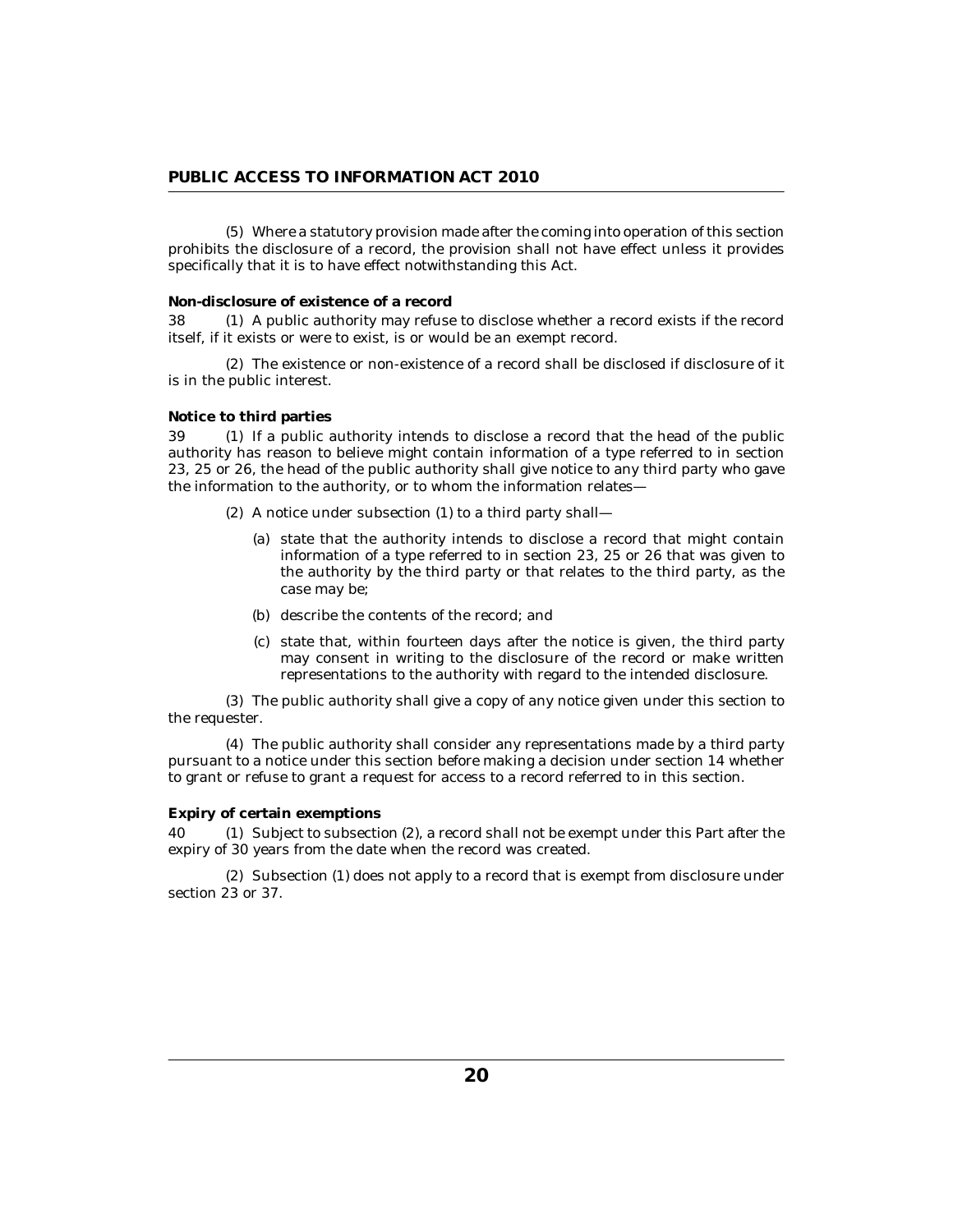# **PART 5**

## **INTERNAL REVIEW**

<span id="page-20-0"></span>**Internal review by authority**

A requester or a third party may apply in writing to a public authority for a review by the authority (in this Part referred to as an "internal review") of any decision made by the authority with respect to a request made under Part 3 or of any failure by the authority to take any action that it is required to take under this Act in respect of such request, including— 41

- (a) a decision to grant or refuse to grant access to a record;
- (b) a decision as to the manner in which access to a record requested is to be provided;
- a decision to transfer a request to another authority, in whole or in part; (c)
- (d) a decision to extend the time limit for compliance with a request;
- a decision as to the fee charged for access to a record; (e)
- a decision to refuse a request to amend a record in respect of personal (f) information;
- a decision to refuse to disclose the existence of a record; and (g)
- (h) a failure to do anything relating to a request within the time required by this Act.

**Time limit to apply for internal review**

42 (1) In the case of a decision by a public authority referred to in section 41, an application for an internal review must be made within 28 days after the date when the requester or third party, as the case may be, is notified of the decision.

 $(2)$  In the case of failure by a public authority to take any action with regard to a request made under Part 3 within the time limits required by this Act, an application for internal review must be made within 28 days after the date when the authority was required to take such action.

A public authority may in its discretion extend the period for making an (3) application for internal review.

### **Conduct of review**

43 (1) An internal review of a decision by a public authority, other than a decision made by the head of a public authority, shall be conducted by the head of the public authority concerned.

The head of the public authority shall within 21 days after receiving an (2) application for an internal review with respect to a request—

(a) complete the review and make a decision with regard to the review; and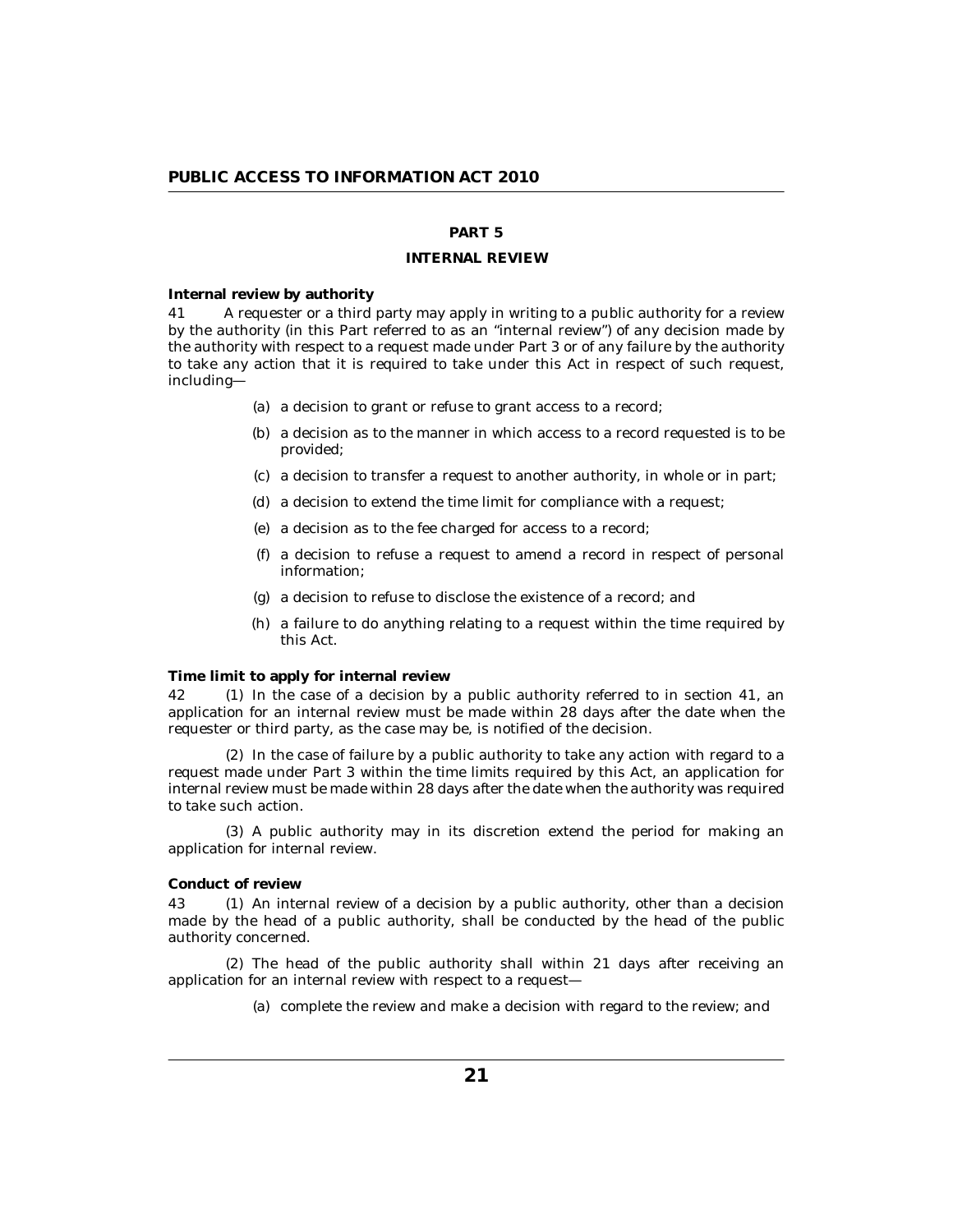- <span id="page-21-0"></span>(b) notify the requester and any third party concerned of—
	- (i) the decision and the reasons for the decision; and
	- (ii) the right of the requester or third party, as the case may be, to apply to the Commissioner for a review of the decision under Part 6.

#### **Referral to Commissioner**

Where an application to a public authority for internal review is for review of a 44 (1) decision made by the head of the public authority, the public authority shall refer the application to the Commissioner.

Where an application for an internal review is referred to the Commissioner, it (2) shall be treated as an application for a review under Part 6 and dealt with accordingly.

The public authority concerned shall, within five working days after receiving (3) an application under this section, notify the person who made the application that the application—

- has been referred to the Commissioner under this section; and (a)
- (b) is to be treated as an application under Part 6.

# **PART 6**

## **REVIEW BY INFORMATION COMMISSIONER**

**Application for review**

45 (1) Subject to subsection (2), a requester or a third party may apply in writing to the Commissioner for a review, as the case may be, of—

- (a) any decision made by the head of a public authority under section 43, within 28 days after being notified of that decision; or
- (b) any failure by the head of a public authority to make a decision under section 43, within 28 days after the date when the decision was required to be made.

The Commissioner may in his discretion extend the period for a person to apply (2) for a review under this Part.

#### **Mediation**

46 (1) The Commissioner may at any time attempt to have the matter that is the subject of an application for review resolved by negotiation, conciliation, mediation or otherwise.

The Commissioner may authorize any person appointed or engaged under (2) section 52 to act as a mediator in any mediation.

Participation in the mediation is voluntary and any party to it may withdraw at (3) any time.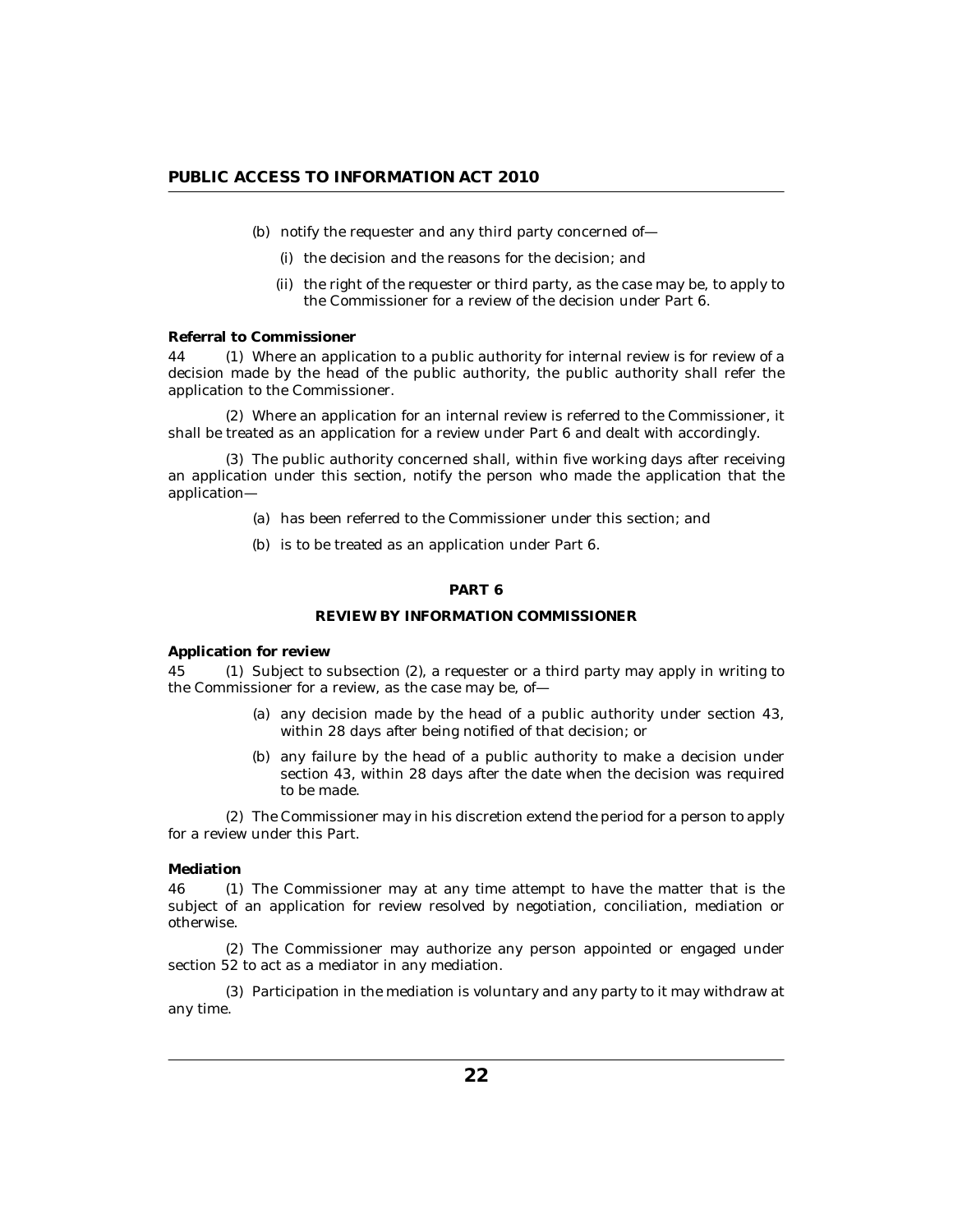<span id="page-22-0"></span>The mediator may decide to terminate the mediation at any time, in which case (4) the mediator shall provide reasons for so deciding.

Anything said or admitted during the mediation and any document prepared (5) for the purposes of the mediation shall not be admissible in evidence against any person in any subsequent proceedings concerning a matter that is the subject of the mediation and no evidence in respect of the mediation may be given against any person.

#### **Review**

If the Commissioner decides not to attempt to resolve the matter under section 47 (1) 46 or if any such attempt is not successful, the Commissioner shall commence a review of the matter.

(2) Subject to this Act, the Commissioner may determine the procedure to be followed in the conduct of a review under this Part.

Every review shall be conducted in private. (3)

The Commissioner shall give a reasonable opportunity for the requester, the (4) public authority and any third party concerned to make representations.

Unless permitted by the Commissioner, no person has a right to be present (5) during representations made to the Commissioner by another person, or the right to have access to, or to comment on, representations made by another person.

The Commissioner shall, as soon as practicable— (6)

- (a) complete the review and make a decision with regard to the review; and
- (b) notify the requester, the public authority and any third party concerned of the Commissioner's decision and the reasons for that decision.

**Decision by Commissioner**

48 (1) The Commissioner may make a decision to—

- (a) affirm, vary or reverse the decision of a public authority that is the subject of review by the Commissioner; or
- (b) make such other order, in accordance with this Act, as the Commissioner considers appropriate.

A decision of the Commissioner shall, where appropriate, specify the period (2) within which effect shall be given to the decision.

(3) Subject to section 49, a decision of the Commissioner is binding on all persons affected by it and, upon the decision being filed with the Registrar of the Supreme Court, it shall have the effect of an order of the Supreme Court and shall be enforceable in the same manner as an order of the court.

# **Judicial review**

 $(1)$  Any person (including any public authority) aggrieved by a decision of the Commissioner under this Act may apply to the Supreme Court for a review of the decision 49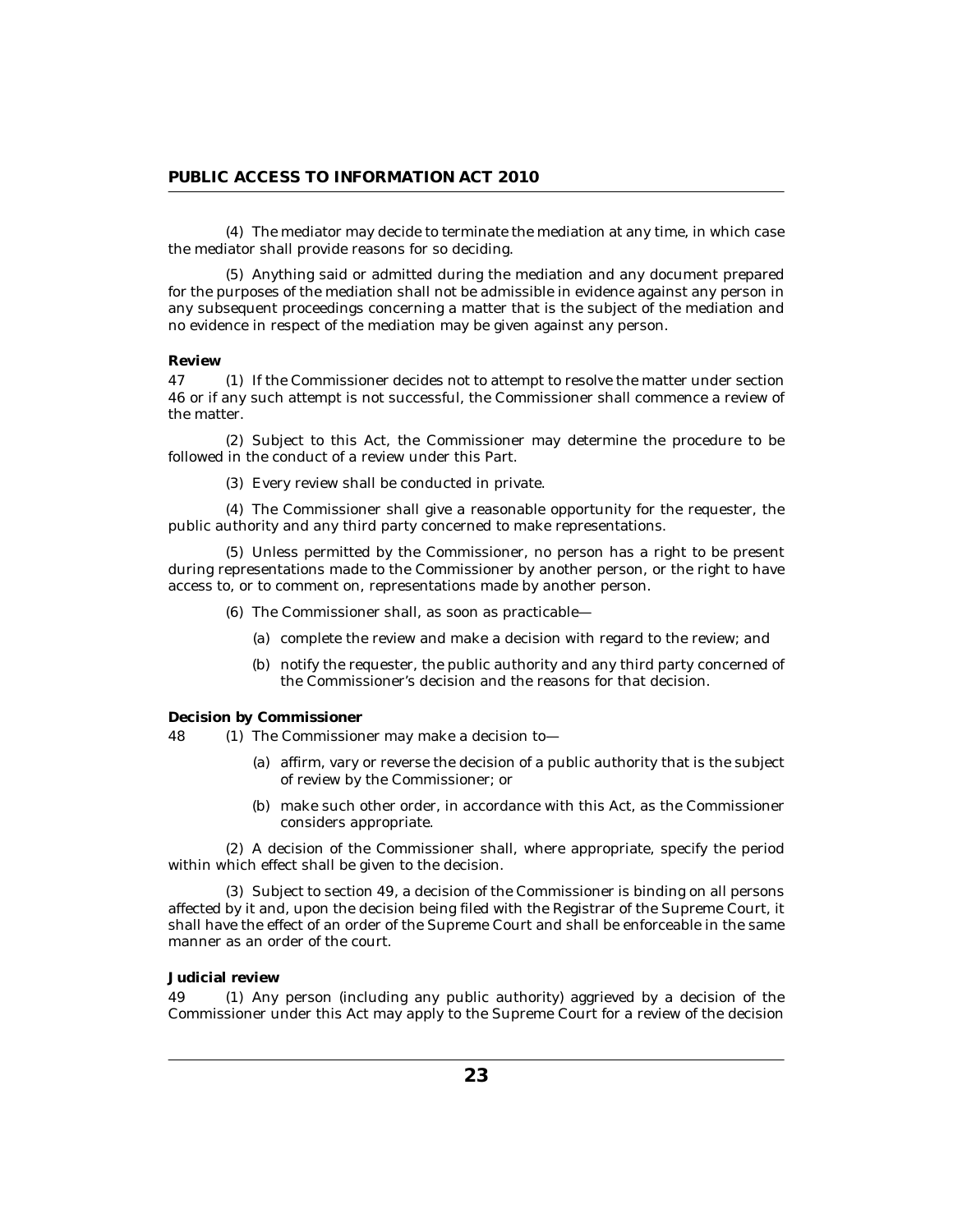<span id="page-23-0"></span>and the Court, after considering the application, may confirm, vary, remit or set aside the decision.

An application under subsection (1) for judicial review shall be heard and (2) determined by a judge in chambers unless the Court, with the consent of the parties, directs otherwise.

#### **PART 7**

# **OFFICE OF INFORMATION COMMISSIONER**

**Establishment and appointment**

50 (1) The Office of Information Commissioner is established as a public office.

(2) The Information Commissioner shall be appointed by the Governor after consultation with the Premier, who shall first have consulted the Opposition Leader.

The Commissioner shall be appointed for a period of five years and may be re-(3) appointed for a further period of five years.

(4) In the exercise of his functions, the Commissioner shall not be subject to the direction or control of any other person or authority.

(5) Subject to such exceptions as the Governor acting in his discretion may authorize in writing, the Commissioner shall not hold any office of profit other than that of Commissioner or otherwise engage in any occupation for reward outside the duties of the Office of Information Commissioner.

### **Mandate of Commissioner**

51 (1) The mandate of the Commissioner is to promote public access to information in accordance with this Act, including by raising public awareness and understanding of the rights conferred by the Act and by providing guidance to public authorities with regard to the obligations imposed on them by the Act.

The Commissioner shall perform the functions assigned to him by this Act and (2) by any other statutory provision.

#### **Staff**

52 (1) There shall be appointed to assist the Commissioner in the discharge of his functions such number of public officers as may be required.

The Commissioner may, in addition, engage from time to time such technical (2) or professional advisers as the Commissioner considers necessary to assist in the discharge of his functions under this Act.

Every person appointed or engaged under this section is subject to the (3) Commissioner's direction and control in the performance of functions under this Act.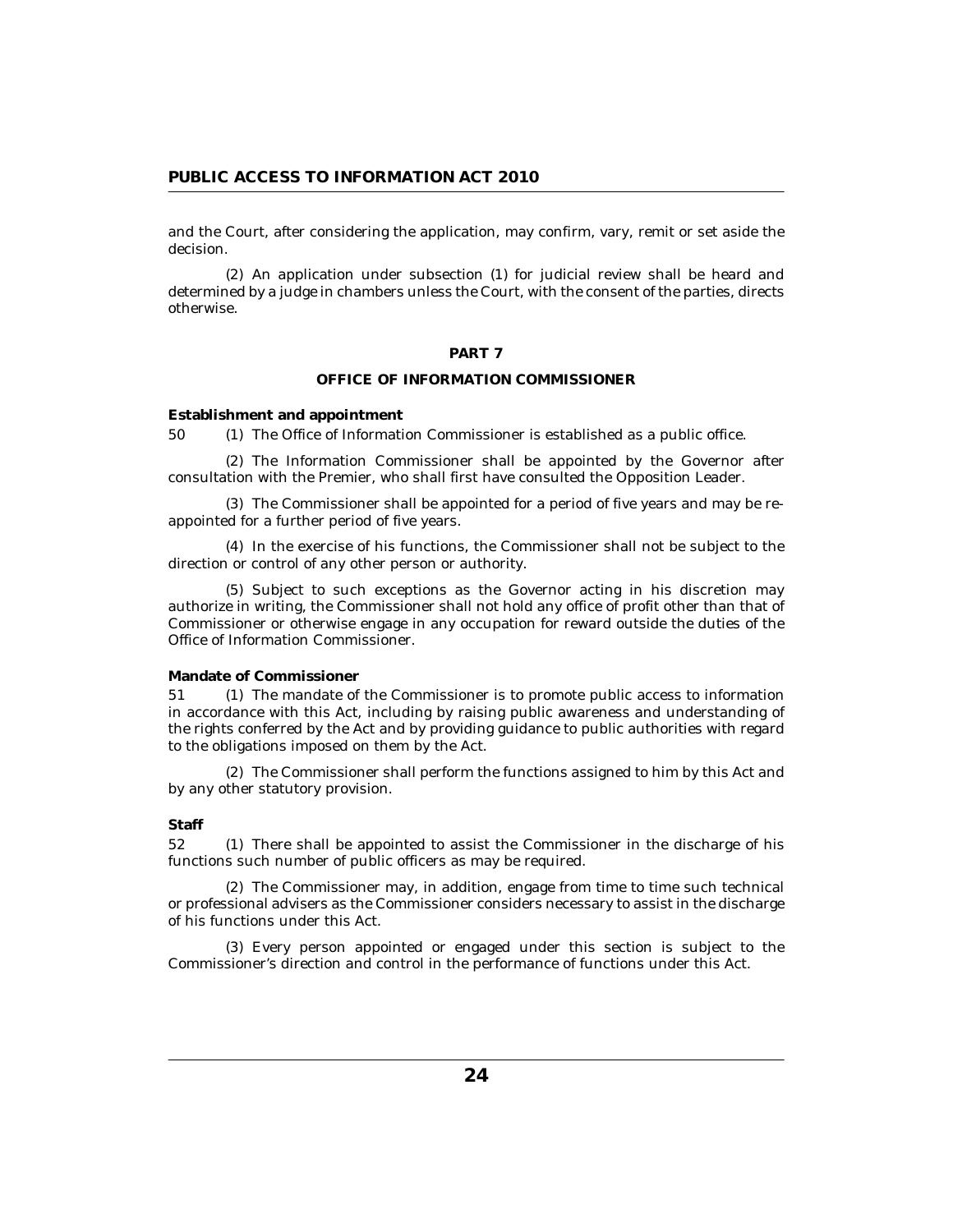#### <span id="page-24-0"></span>**Obligation to maintain secrecy**

53 (1) The Commissioner and every person appointed or engaged under section 52 shall maintain secrecy in respect of all matters that come to their knowledge in the exercise of their functions and shall not communicate any such matter to any person except for the purpose of carrying out their functions under this Act.

(2) Information or documents obtained by the Commissioner or any person appointed or engaged under section 52 in the exercise of their functions shall not be disclosed except for the purpose of this Act.

#### **Privilege**

54 (1) No proceedings, civil or criminal, shall be brought against the Commissioner or any person appointed or engaged under section 52 in respect of anything done or omitted to be done in the performance or intended performance of their functions under this Act unless it is shown that the Commissioner or person acted in bad faith.

(2) Neither the Commissioner nor any person appointed or engaged under section 52 shall be called to give evidence in any court, or in any proceedings of a judicial nature, in respect of anything coming to their knowledge in the exercise of their functions under this Act.

# **Funding for Office and accounting**

All salaries, allowances and other expenditure payable or incurred under this Act in respect of the Office of Commissioner, shall be payable out of money appropriated by the Legislature for that purpose. 55

The Commissioner is designated as controlling officer in respect of estimates of (2) expenditure approved in relation to the office of Commissioner.

The Commissioner shall cause proper accounts to be kept and maintained of (3) all the financial transactions with respect to the Office of Commissioner and shall prepare in respect of each financial year, a statement of such accounts in such form as the Accountant General may direct.

The accounts of the Office of Commissioner shall be audited and reported on (4) annually by the Auditor General, and for that purpose the Auditor General or any person authorized by him in that behalf shall have access to all books, records, returns and other documents relating to such accounts.

#### **Powers of Commissioner**

- 56 (1) In conducting a review, the Commissioner has power—
	- (a) to summon and enforce the appearance of persons before the Commissioner and compel them to give oral or written evidence on oath or affirmation, and to produce such documents and things as the Commissioner deems requisite to conduct the review, in the same manner and to the same extent as a judge of the Supreme Court;
	- (b) to administer oaths and affirmations;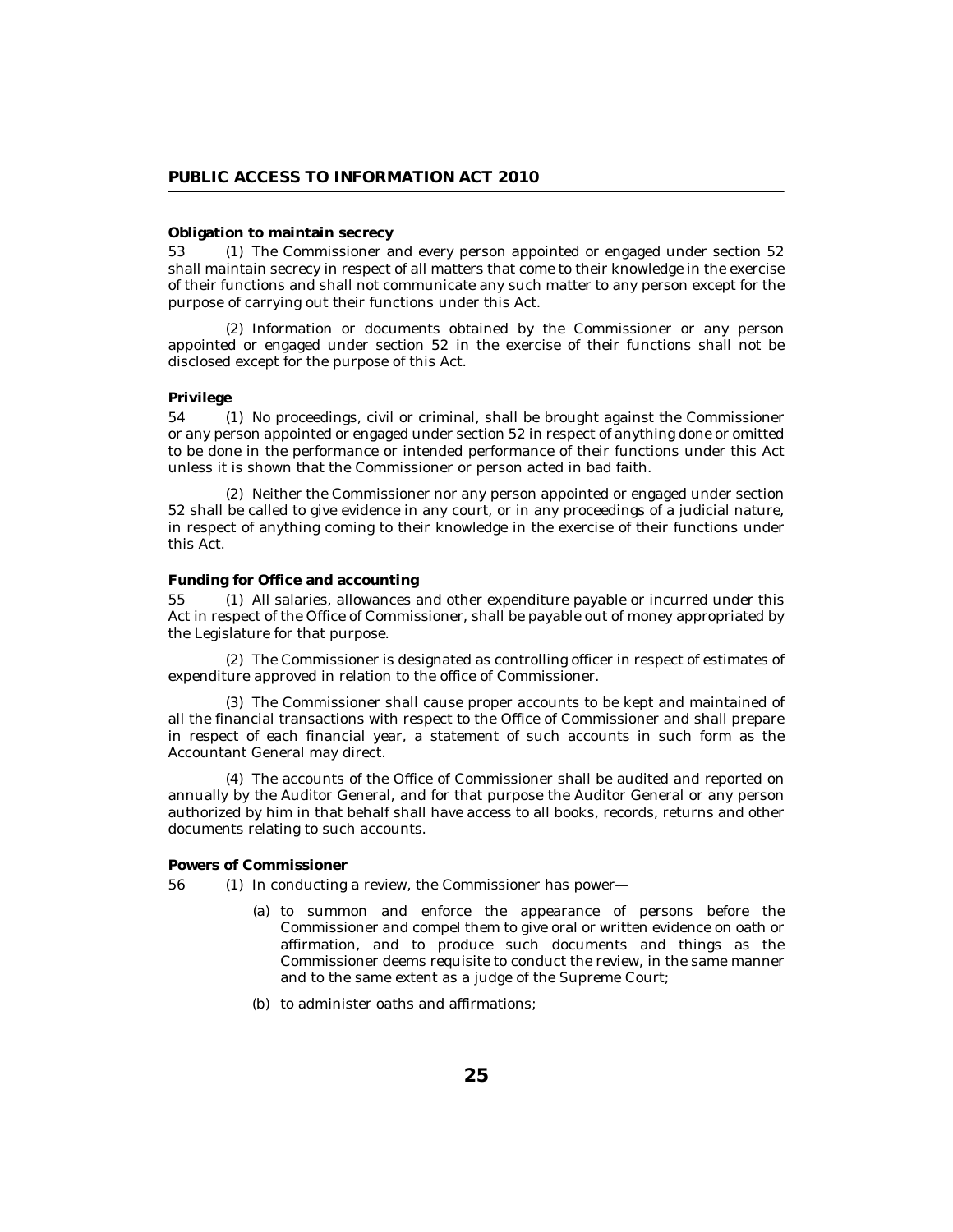- <span id="page-25-0"></span>(c) to receive and accept such evidence and other information, whether on oath or by affidavit or otherwise, as the Commissioner sees fit, whether or not the evidence or information is or would be admissible in a court of law;
- (d) to enter any premises occupied by any public authority on satisfying any security requirements of the authority relating to the premises;
- (e) to converse in private with any person in any premises entered pursuant to paragraph (d) and otherwise carry out therein such inquiries authorized under this Act as the Commissioner sees fit; and
- to examine or obtain copies of or extracts from books or other records found (f) in any premises entered pursuant to paragraph (d) containing any matter relevant to the investigation.

(2) Notwithstanding any other Act or any privilege under the law of evidence, the Commissioner may, during the conduct of a review under this Act, examine any record to which this Act applies that is under the control of a public authority, and no such record may be withheld from the Commissioner on any grounds.

(3) Any document or thing produced to the Commissioner under this section by any person or public authority shall be returned by the Commissioner within ten days after a request is made by that person or authority for its return; but nothing in this subsection precludes the Commissioner from again requiring its production in accordance with this section.

A person who fails or refuses to comply with a requirement under this section (4) or who hinders or obstructs the Commissioner in the performance of his functions under this section is guilty of an offence and is liable on summary conviction to a fine not exceeding \$5,000 or to imprisonment for a term not exceeding 6 months or both.

**Review and investigations by Commissioner**

The Commissioner shall keep the operation of this Act under review and shall, not later than two years after this section comes into operation, carry out an investigation into practices and procedures adopted by public authorities generally for the purposes of compliance with the provisions of this Act. 57

The Commissioner shall prepare a written report on the investigation under (2) subsection (1) and provide a copy of the report to the Minister.

(3) The Commissioner may at any time carry out other investigations into the practices and procedures adopted by public authorities generally or any particular public authority for the purposes of compliance with the provisions of this Act.

The Commissioner may prepare a report, in writing or such other form as may (4) be determined, of his findings and conclusions resulting from the carrying out of an investigation under subsection (3).

- The Commissioner shall cause a copy of any report under this section— (5)
	- (a) to be provided to the Minister and to any public authority concerned and;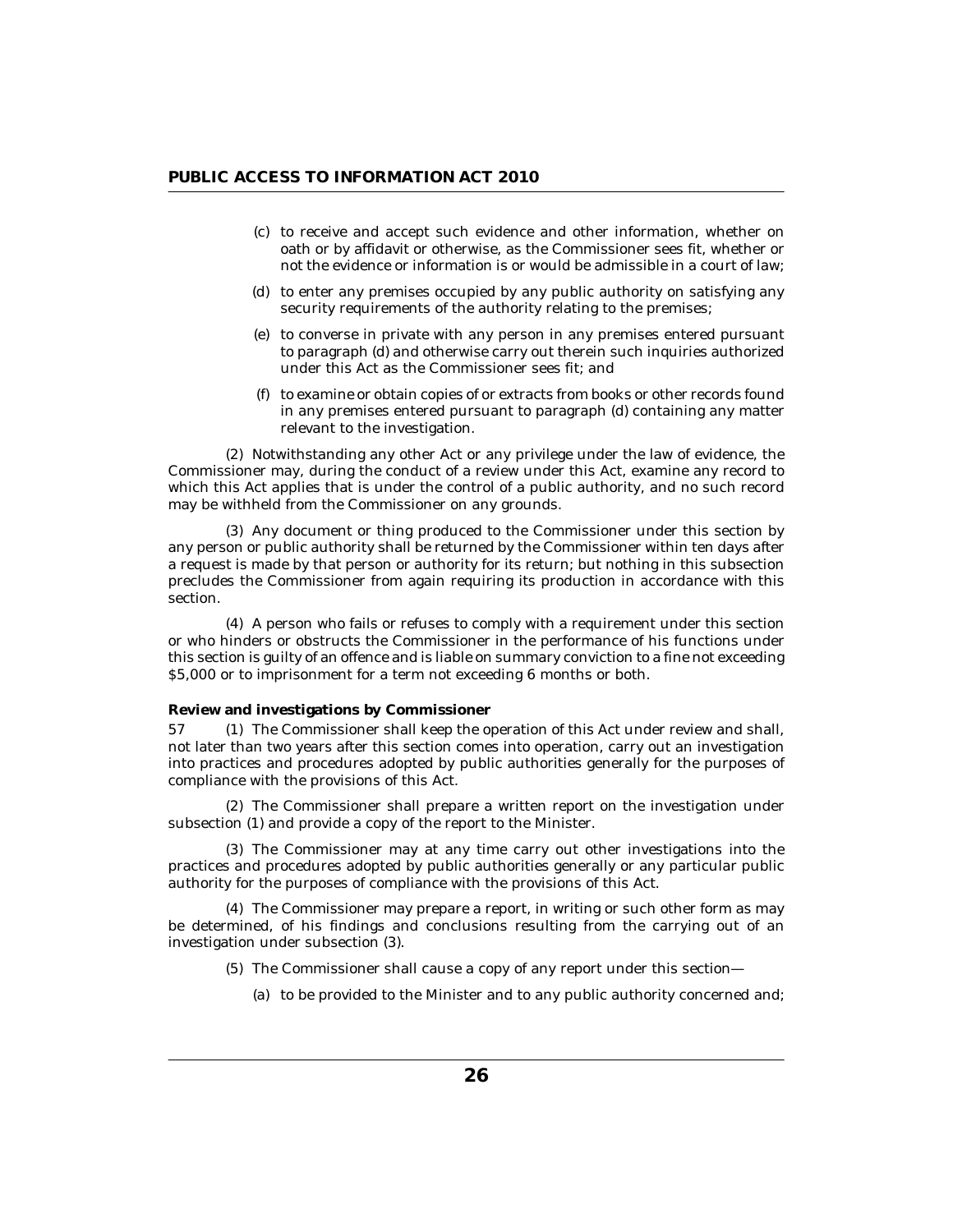(b) to be appended to the Commissioner's annual report under section 58.

<span id="page-26-0"></span>**Annual report by Commissioner**

The Commissioner shall, within three months after the end of each calendar year, prepare a report on the operation of this Act during that year and cause copies of the report to be laid before each House of the Legislature. 58

- (2) The report shall include the following information-
	- (a) the number of requests made under section 13 for access to records and how they were disposed of;
	- (b) the number of requests made under section 19 to amend records of personal information and how they were disposed of;
	- (c) the number of times that exemptions under Part 4 were invoked by public authorities, by category;
	- (d) the number of applications made for internal review under Part 5 and how they were disposed of;
	- $(e)$  the number of applications for review by the Commissioner under part  $6$ and how they were disposed of; and
	- the number of applications made under section 49 for judicial review and (f) the status or result of such applications.

Every public authority shall, before the end of each calendar year, provide a (3) written report to the Commissioner containing the information set out in subsection (2) as it pertains to that public authority.

### **PART 8**

# **MISCELLANEOUS**

#### **Regulations**

 $(1)$  The Minister may make regulations— 59

- (a) prescribing fees payable for the provision of access to records under this Act, including the manner of calculating fees, circumstances in which no fee is payable and the maximum fee that may be charged;
- (b) amending the Schedule by the addition, modification or deletion of the name of any public authority or head of a public authority;
- providing for the management and maintenance of records held by public (c) authorities; and
- generally for carrying out the purposes and provisions of this Act. (d)

The affirmative resolution procedure applies to regulations made under this (2) section.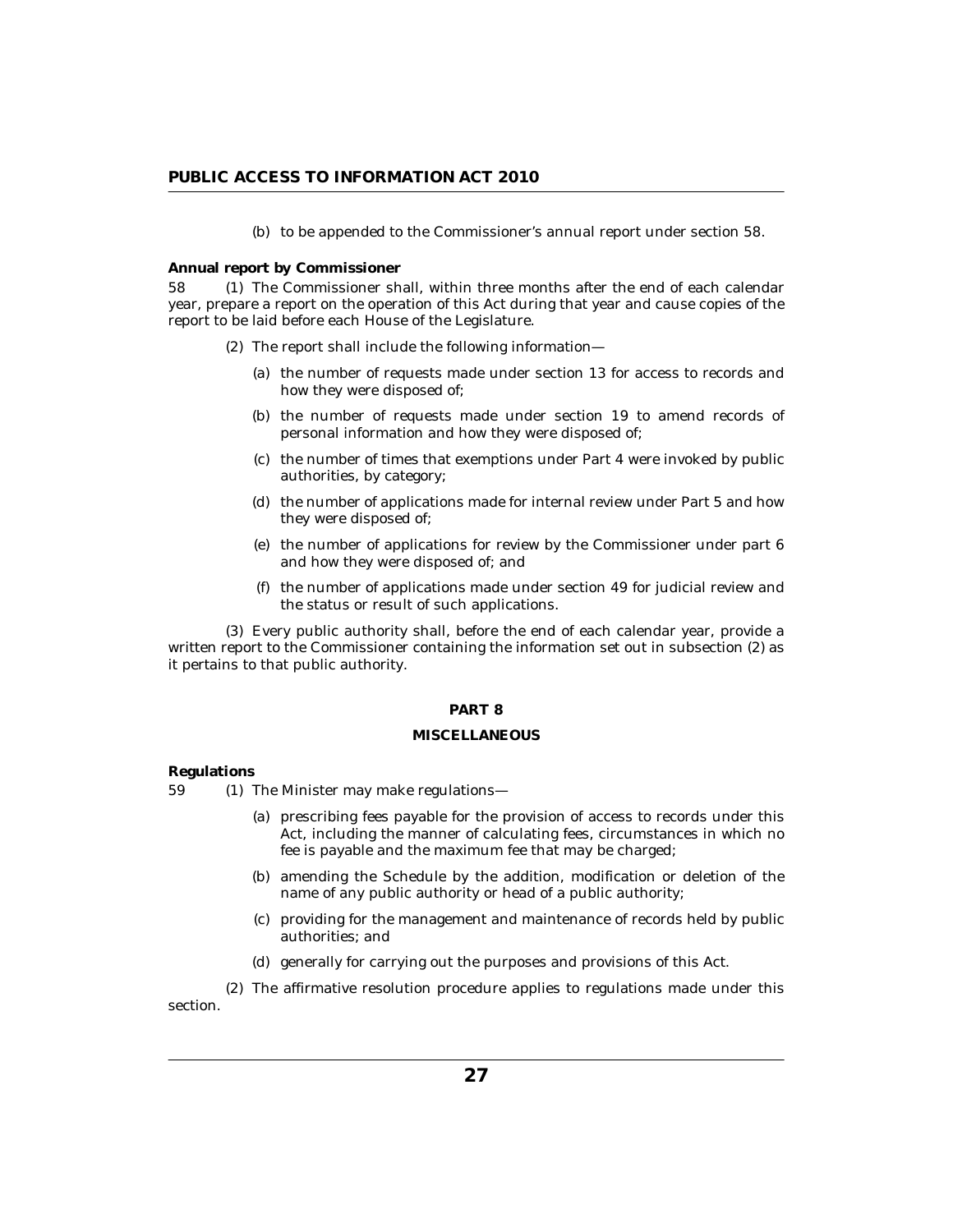## <span id="page-27-0"></span>**Codes of practice**

60 (1) The Minister shall, following consultation with the Commissioner, establish codes of practice for public authorities regarding the administration of this Act.

The Minister shall, in consultation with the Commissioner and the Archivist, (2) establish codes of practice for public authorities regarding the maintenance and management of records of public authorities in a manner that facilitates ready access to the records.

 $(3)$  A code of practice established under subsection  $(1)$  or  $(2)$  is not a statutory instrument for the purposes of the Statutory Instruments Act 1977.

### **Training and organization**

The Minister shall ensure that appropriate measures are taken by public authorities with regard to training of staff, organizational arrangements and any other matters that the Minister considers appropriate, for the purposes of facilitating compliance with this Act. 61

#### **Information officer**

Every public authority shall designate one of its officers to be the person to whom requests under the Act may be directed. 62

#### **Protection against liability**

No proceedings, civil or criminal, shall be brought against any public authority, its employees or agents in respect of the disclosure or non-disclosure by any of them of any record under this Act, or any action taken or omitted to be taken under this Act, unless it is shown that the authority, employee or agent acted in bad faith. 63

### **Offence to alter or destroy record**

Any person who alters, erases, destroys or conceals any record with the intention of preventing its disclosure under this Act commits an offence and is liable on summary conviction to a fine of \$10,000 or to imprisonment for 6 months or to both such fine and imprisonment. 64

#### **General offence**

Any person who knowingly contravenes any provision of this Act or regulations made under this Act (other than section 56 or 64) is guilty of an offence and is liable on summary conviction to a fine of \$5,000 or to imprisonment for 6 months or to both such fine and imprisonment. 65

#### **Commencement**

66 (1) This Act comes into operation on a day to be appointed by the Minister by notice published in the Gazette.

(2) The Minister may appoint different days for different provisions of the Act.